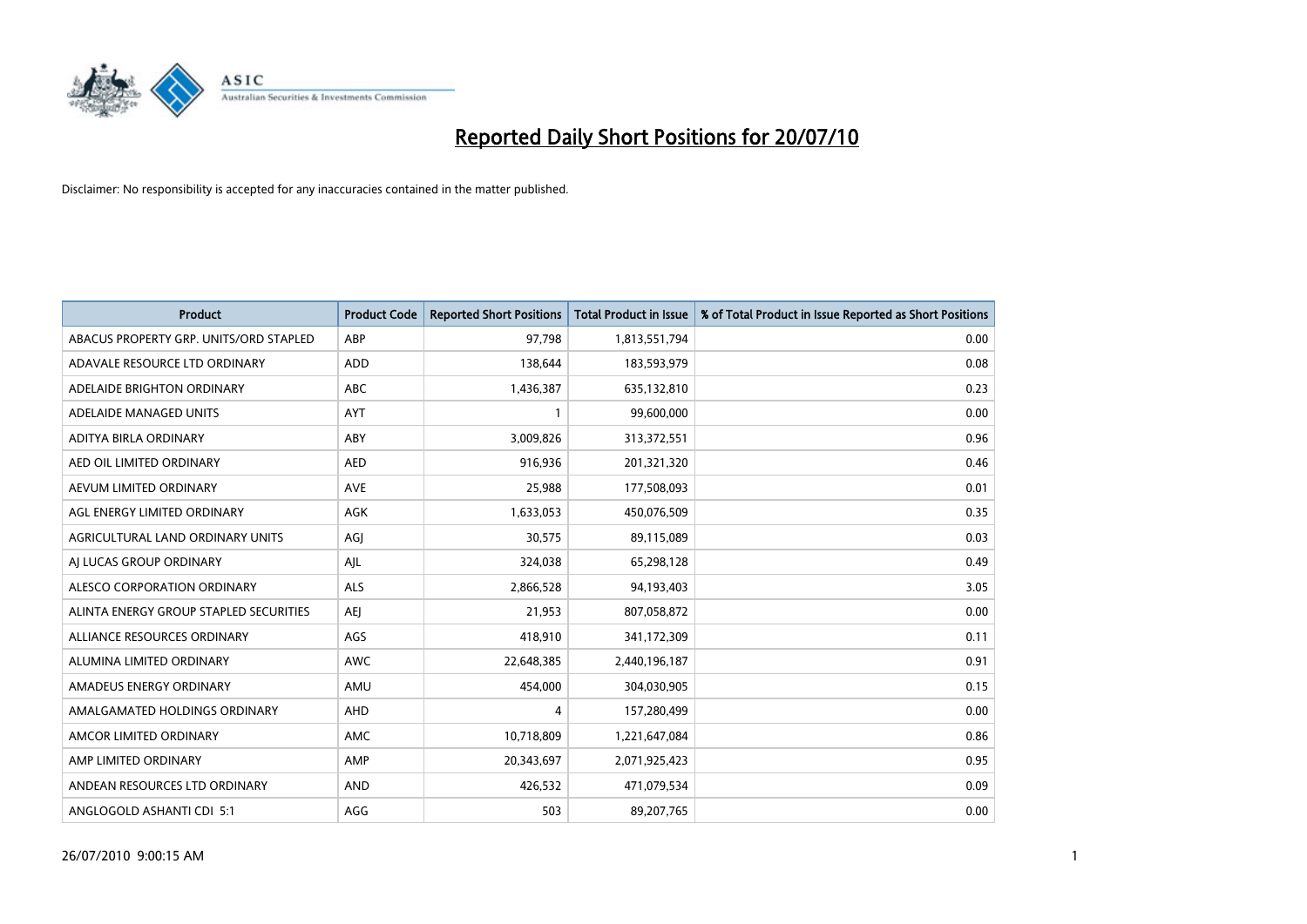

| <b>Product</b>                          | <b>Product Code</b> | <b>Reported Short Positions</b> | Total Product in Issue | % of Total Product in Issue Reported as Short Positions |
|-----------------------------------------|---------------------|---------------------------------|------------------------|---------------------------------------------------------|
| ANSELL LIMITED ORDINARY                 | <b>ANN</b>          | 959,689                         | 131,577,652            | 0.74                                                    |
| ANZ BANKING GRP LTD ORDINARY            | ANZ                 | 4,952,705                       | 2,559,153,286          | 0.15                                                    |
| APA GROUP STAPLED SECURITIES            | <b>APA</b>          | 2,870,891                       | 542,318,629            | 0.52                                                    |
| APEX MINERALS NL ORDINARY               | <b>AXM</b>          | 885,146                         | 3,317,819,909          | 0.03                                                    |
| APN EUROPEAN RETAIL UNITS STAPLED SEC.  | <b>AEZ</b>          | 11,832                          | 544,910,660            | 0.00                                                    |
| APN NEWS & MEDIA ORDINARY               | <b>APN</b>          | 10,128,995                      | 598,823,853            | 1.69                                                    |
| APOLLO GAS LIMITED ORDINARY             | <b>AZO</b>          | 71,180                          | 83,488,660             | 0.09                                                    |
| AQUARIUS PLATINUM. ORDINARY             | <b>AOP</b>          | 3,200,305                       | 463,070,936            | 0.70                                                    |
| AQUILA RESOURCES ORDINARY               | <b>AQA</b>          | 1,315,567                       | 322,273,136            | 0.39                                                    |
| ARAFURA RESOURCE LTD ORDINARY           | <b>ARU</b>          | 947                             | 290,640,342            | 0.00                                                    |
| ARDENT LEISURE GROUP STAPLED SECURITIES | AAD                 | 204,761                         | 309,109,468            | 0.07                                                    |
| ARISTOCRAT LEISURE ORDINARY             | ALL                 | 13,203,635                      | 533,379,348            | 2.44                                                    |
| <b>ARROW ENERGY ORDINARY</b>            | <b>AOE</b>          | 5,087,857                       | 734,120,686            | 0.69                                                    |
| ASCIANO GROUP STAPLED SECURITIES        | <b>AIO</b>          | 27,022,728                      | 2,926,103,883          | 0.92                                                    |
| ASG GROUP LIMITED ORDINARY              | <b>ASZ</b>          | 37,398                          | 151,836,046            | 0.02                                                    |
| ASPEN GROUP ORD/UNITS STAPLED           | <b>APZ</b>          | 333,782                         | 579,980,076            | 0.06                                                    |
| ASTRO JAP PROP GROUP STAPLED SECURITIES | AJA                 | 1,940,988                       | 508,212,161            | 0.37                                                    |
| ASX LIMITED ORDINARY                    | <b>ASX</b>          | 2,141,640                       | 173,576,316            | 1.22                                                    |
| ATLAS IRON LIMITED ORDINARY             | <b>AGO</b>          | 11,268,387                      | 473,773,816            | 2.37                                                    |
| <b>AURORA OIL &amp; GAS ORDINARY</b>    | <b>AUT</b>          | 307,311                         | 253,683,676            | 0.12                                                    |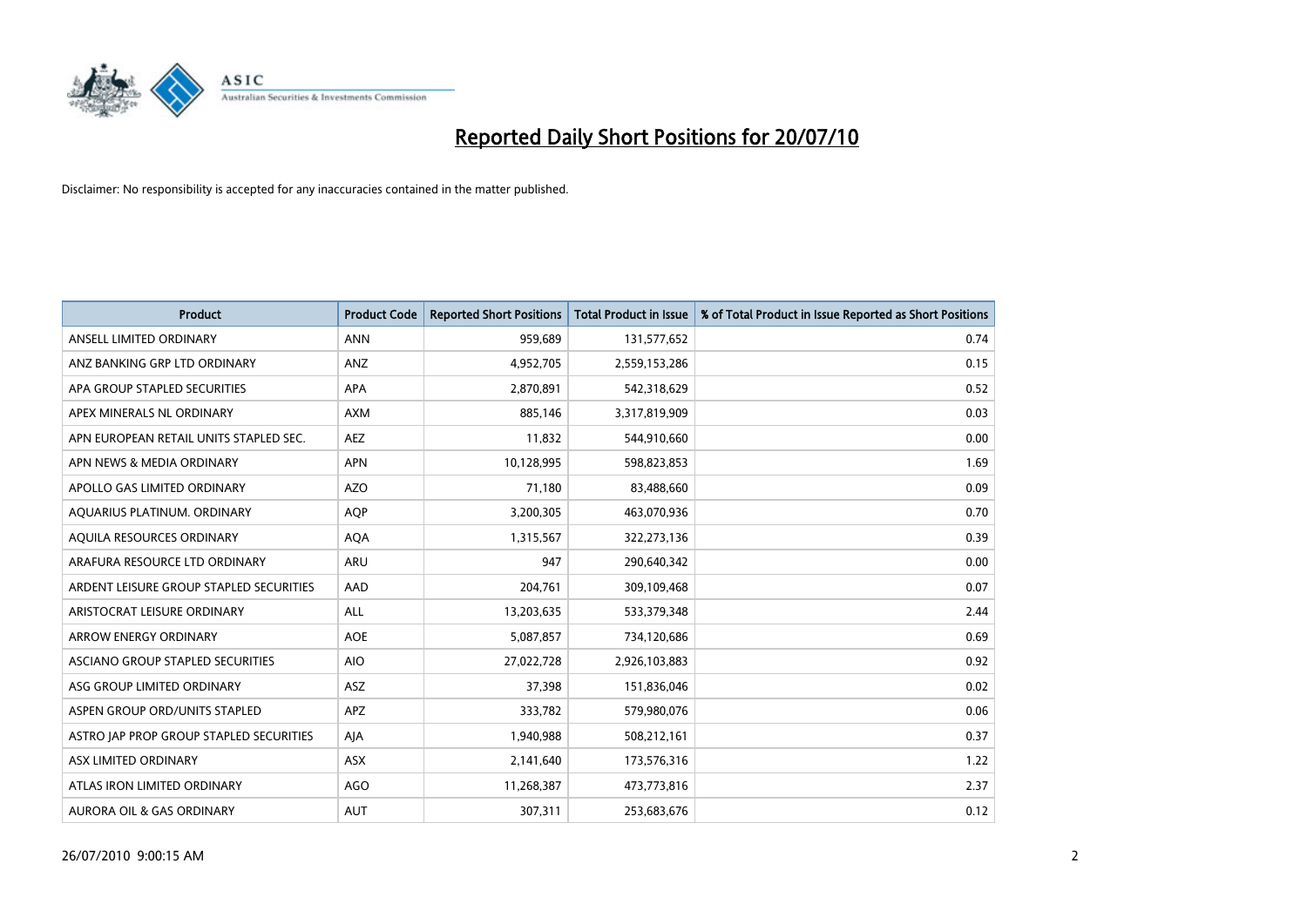

| <b>Product</b>                       | <b>Product Code</b> | <b>Reported Short Positions</b> | <b>Total Product in Issue</b> | % of Total Product in Issue Reported as Short Positions |
|--------------------------------------|---------------------|---------------------------------|-------------------------------|---------------------------------------------------------|
| <b>AUROX RESOURCES ORDINARY</b>      | AXO                 | 2                               | 196,044,413                   | 0.00                                                    |
| AUSDRILL LIMITED ORDINARY            | ASL                 | 9,052                           | 254,290,140                   | 0.00                                                    |
| <b>AUSENCO LIMITED ORDINARY</b>      | AAX                 | 2,488,100                       | 122,427,576                   | 2.03                                                    |
| AUSTAL LIMITED ORDINARY              | ASB                 | 248,731                         | 188,069,638                   | 0.12                                                    |
| <b>AUSTAR UNITED ORDINARY</b>        | <b>AUN</b>          | 8,538,246                       | 1,260,030,198                 | 0.67                                                    |
| <b>AUSTBROKERS HOLDINGS ORDINARY</b> | <b>AUB</b>          | $\overline{2}$                  | 52,653,687                    | 0.00                                                    |
| AUSTIN ENGINEERING ORDINARY          | ANG                 | 9,457                           | 69,414,403                    | 0.01                                                    |
| AUSTRALAND PROPERTY STAPLED SECURITY | <b>ALZ</b>          | 448,644                         | 576,837,197                   | 0.07                                                    |
| AUSTRALIAN AGRICULT, ORDINARY        | <b>AAC</b>          | 4,898,675                       | 264,264,459                   | 1.84                                                    |
| <b>AUSTRALIAN EDUCATION UNITS</b>    | <b>AEU</b>          | 625,000                         | 134,973,383                   | 0.46                                                    |
| AUSTRALIAN INFRASTR. UNITS/ORDINARY  | <b>AIX</b>          | 360,127                         | 620,733,944                   | 0.05                                                    |
| AUSTRALIAN MINES LTD ORDINARY        | <b>AUZ</b>          | 1,400,000                       | 6,981,662,168                 | 0.02                                                    |
| AUSTRALIAN PHARM. ORDINARY           | API                 | 401,781                         | 488,115,883                   | 0.08                                                    |
| AVEXA LIMITED ORDINARY               | <b>AVX</b>          | 243,657                         | 847,688,779                   | 0.03                                                    |
| AVOCA RESOURCES ORDINARY             | <b>AVO</b>          | 5,965,855                       | 290,492,011                   | 2.05                                                    |
| AWB LIMITED ORDINARY                 | AWB                 | 9,726,139                       | 817,304,356                   | 1.19                                                    |
| AWE LIMITED ORDINARY                 | AWE                 | 362,778                         | 521,871,941                   | 0.06                                                    |
| AXA ASIA PACIFIC ORDINARY            | <b>AXA</b>          | 233,128                         | 2,067,095,545                 | 0.00                                                    |
| BANK OF QUEENSLAND. ORDINARY         | <b>BOO</b>          | 400,439                         | 215,681,127                   | 0.19                                                    |
| <b>BANNERMAN RESOURCES ORDINARY</b>  | <b>BMN</b>          | 172,957                         | 201,710,934                   | 0.09                                                    |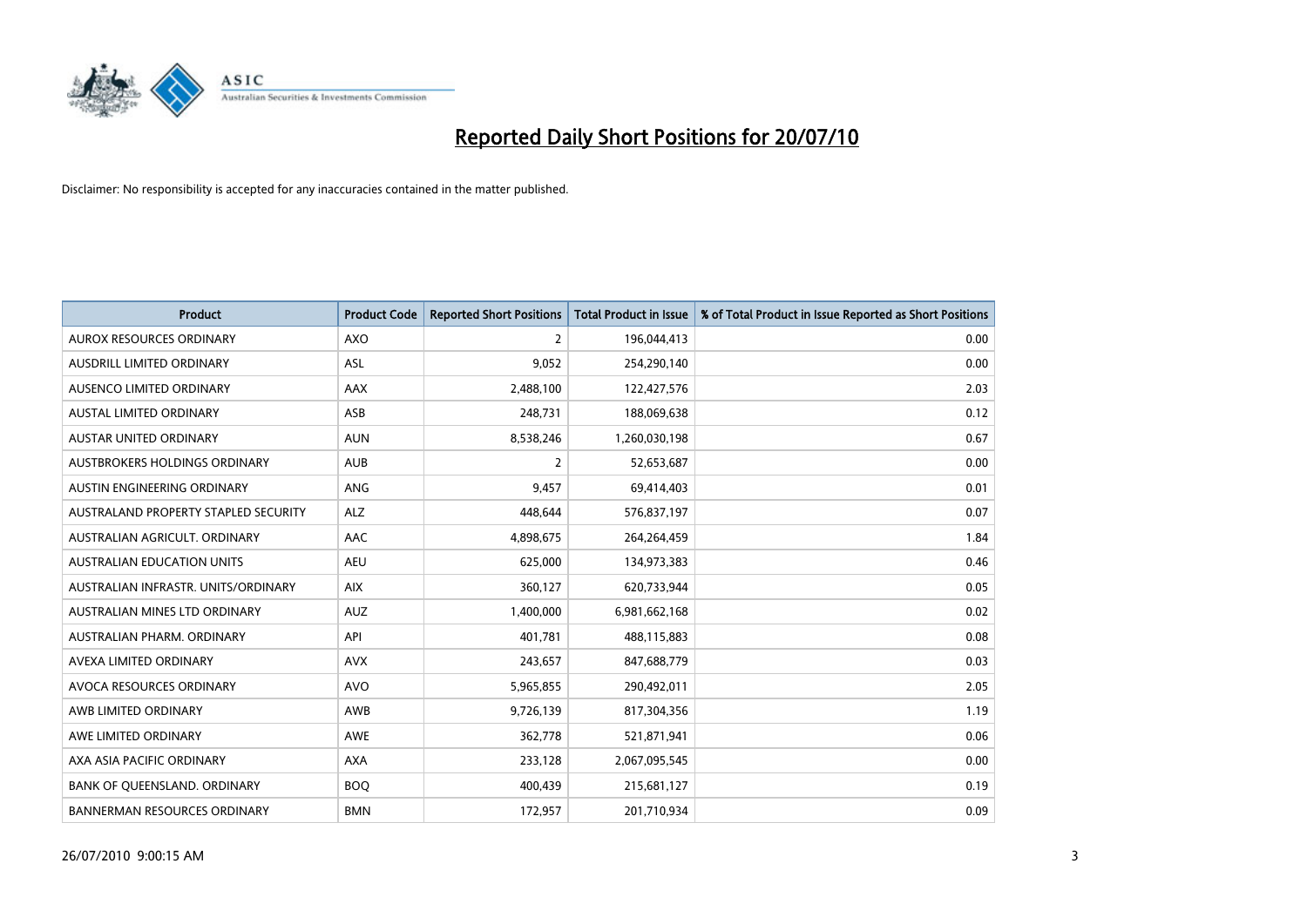

| <b>Product</b>                       | <b>Product Code</b> | <b>Reported Short Positions</b> | <b>Total Product in Issue</b> | % of Total Product in Issue Reported as Short Positions |
|--------------------------------------|---------------------|---------------------------------|-------------------------------|---------------------------------------------------------|
| <b>BATAVIA MINING ORDINARY</b>       | <b>BTV</b>          | 2,500                           | 153,032,145                   | 0.00                                                    |
| <b>BC IRON LIMITED ORDINARY</b>      | <b>BCI</b>          | 12,332                          | 83,911,000                    | 0.01                                                    |
| BEACH ENERGY LIMITED ORDINARY        | <b>BPT</b>          | 2,904,335                       | 1,092,548,972                 | 0.27                                                    |
| BENDIGO AND ADELAIDE ORDINARY        | <b>BEN</b>          | 1,402,267                       | 354,475,517                   | 0.39                                                    |
| BENDIGO MINING LTD ORDINARY          | <b>BDG</b>          | 86,529                          | 509,712,735                   | 0.02                                                    |
| BERKELEY RESOURCES ORDINARY          | <b>BKY</b>          | 145                             | 136,090,319                   | 0.00                                                    |
| <b>BHP BILLITON LIMITED ORDINARY</b> | <b>BHP</b>          | 22,664,006                      | 3,356,081,497                 | 0.64                                                    |
| <b>BILLABONG ORDINARY</b>            | <b>BBG</b>          | 5,094,387                       | 253,122,552                   | 2.04                                                    |
| <b>BIOTA HOLDINGS ORDINARY</b>       | <b>BTA</b>          | 1,525,769                       | 179,244,153                   | 0.86                                                    |
| <b>BISALLOY STEEL ORDINARY</b>       | <b>BIS</b>          | 84,480                          | 216,455,965                   | 0.04                                                    |
| BKI INVESTMENT LTD ORDINARY          | <b>BKI</b>          | 508                             | 418,566,158                   | 0.00                                                    |
| <b>BLACKTHORN RESOURCES ORDINARY</b> | <b>BTR</b>          | 35,848                          | 106,885,300                   | 0.03                                                    |
| <b>BLUESCOPE STEEL LTD ORDINARY</b>  | <b>BSL</b>          | 12,370,559                      | 1,823,322,017                 | 0.67                                                    |
| <b>BOART LONGYEAR ORDINARY</b>       | <b>BLY</b>          | 2,751,186                       | 461,163,412                   | 0.60                                                    |
| <b>BOOM LOGISTICS ORDINARY</b>       | <b>BOL</b>          | 388,477                         | 460,795,156                   | 0.08                                                    |
| <b>BORAL LIMITED, ORDINARY</b>       | <b>BLD</b>          | 12,556,136                      | 598,952,998                   | 2.10                                                    |
| BOTSWANA METALS LTD ORDINARY         | <b>BML</b>          | 7,000                           | 106,087,760                   | 0.01                                                    |
| <b>BOW ENERGY LIMITED ORDINARY</b>   | <b>BOW</b>          | 207,763                         | 280,607,187                   | 0.07                                                    |
| <b>BRADKEN LIMITED ORDINARY</b>      | <b>BKN</b>          | 629,007                         | 138,747,494                   | 0.46                                                    |
| <b>BRAMBLES LIMITED ORDINARY</b>     | <b>BXB</b>          | 7,089,546                       | 1,422,229,707                 | 0.52                                                    |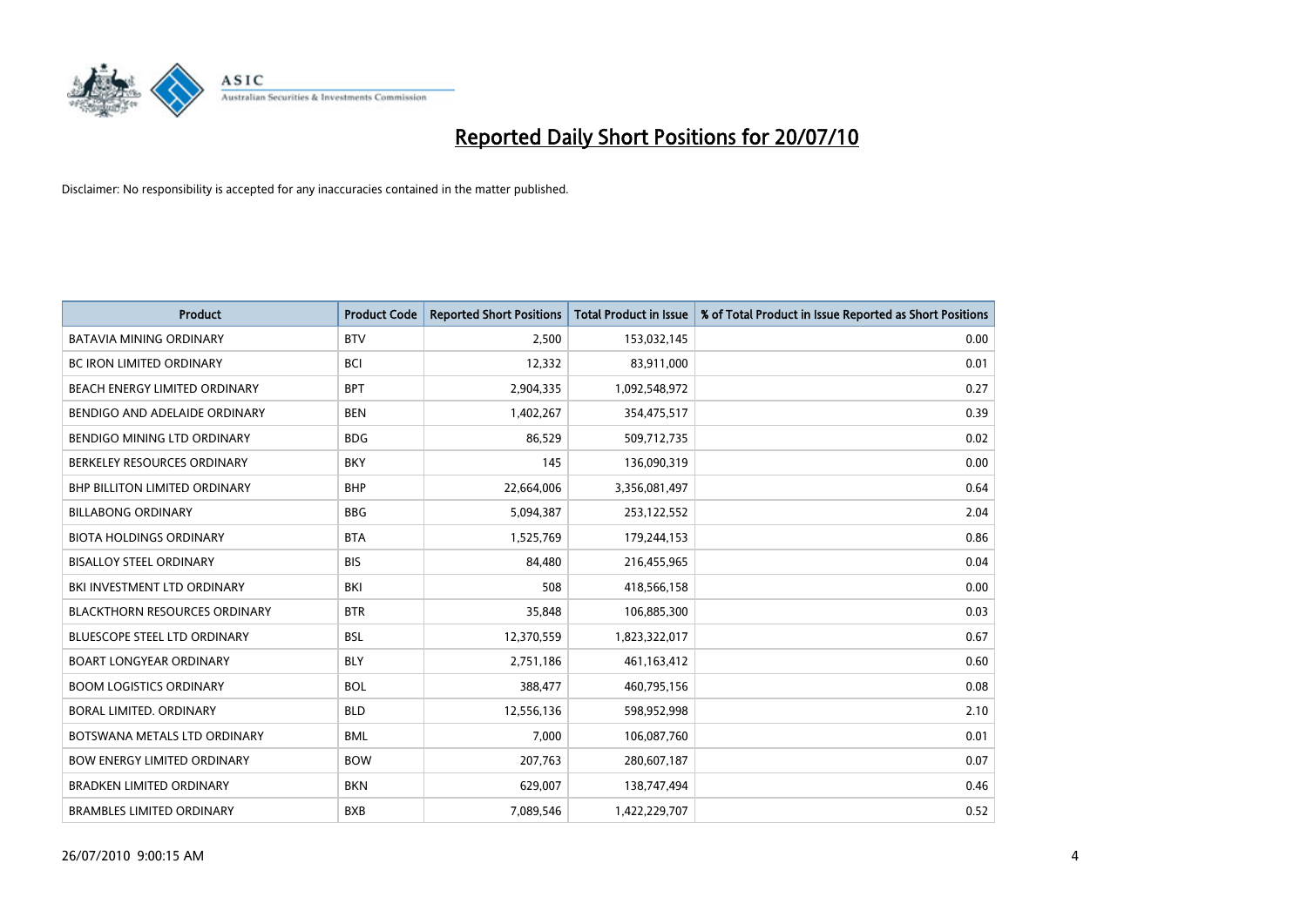

| <b>Product</b>                           | <b>Product Code</b> | <b>Reported Short Positions</b> | <b>Total Product in Issue</b> | % of Total Product in Issue Reported as Short Positions |
|------------------------------------------|---------------------|---------------------------------|-------------------------------|---------------------------------------------------------|
| <b>BREVILLE GROUP LTD ORDINARY</b>       | <b>BRG</b>          | 2,740                           | 129,515,322                   | 0.00                                                    |
| <b>BRICKWORKS LIMITED ORDINARY</b>       | <b>BKW</b>          | 15,677                          | 147,235,904                   | 0.01                                                    |
| <b>BROCKMAN RESOURCES ORDINARY</b>       | <b>BRM</b>          | 186,748                         | 141,488,151                   | 0.13                                                    |
| BT INVESTMENT MNGMNT ORDINARY            | <b>BTT</b>          | 559,243                         | 160,000,000                   | 0.35                                                    |
| <b>BUNNINGS WAREHOUSE ORDINARY UNITS</b> | <b>BWP</b>          | 259,482                         | 420,711,773                   | 0.07                                                    |
| <b>BURU ENERGY ORDINARY</b>              | <b>BRU</b>          | 171,612                         | 182,769,813                   | 0.09                                                    |
| CABCHARGE AUSTRALIA ORDINARY             | CAB                 | 818,540                         | 120,437,014                   | 0.69                                                    |
| CALTEX AUSTRALIA ORDINARY                | <b>CTX</b>          | 6,258,291                       | 270,000,000                   | 2.31                                                    |
| <b>CAMPBELL BROTHERS ORDINARY</b>        | <b>CPB</b>          | 314,717                         | 63,517,495                    | 0.50                                                    |
| CAPE LAMBERT RES LTD ORDINARY            | <b>CFE</b>          | 303,711                         | 593,166,467                   | 0.05                                                    |
| <b>CARBON ENERGY ORDINARY</b>            | <b>CNX</b>          | 312,803                         | 609,497,650                   | 0.05                                                    |
| <b>CARDNO LIMITED ORDINARY</b>           | CDD                 | 49,698                          | 90,510,461                    | 0.05                                                    |
| CARDNO LIMITED RIGHTS 26-JUL-10          | <b>CDDR</b>         | 7,881                           | 15,085,077                    | 0.05                                                    |
| CARNARVON PETROLEUM ORDINARY             | <b>CVN</b>          | 1,337,196                       | 686,759,634                   | 0.19                                                    |
| <b>CARNEGIE WAVE ENERGY ORDINARY</b>     | <b>CWE</b>          | 83.000                          | 565,237,627                   | 0.01                                                    |
| <b>CARPATHIAN RESOURCES ORDINARY</b>     | <b>CPN</b>          | 75,000                          | 265,533,501                   | 0.03                                                    |
| CARPENTARIA EXP. LTD ORDINARY            | CAP                 | 9,777                           | 73,141,301                    | 0.01                                                    |
| CARSALES.COM LTD ORDINARY                | <b>CRZ</b>          | 685,578                         | 232,490,800                   | 0.29                                                    |
| CASH CONVERTERS ORD/DIV ACCESS           | CCV                 | 17,624                          | 379,761,025                   | 0.00                                                    |
| <b>CASPIAN OIL &amp; GAS ORDINARY</b>    | CIG                 | 50,000                          | 1,331,500,513                 | 0.00                                                    |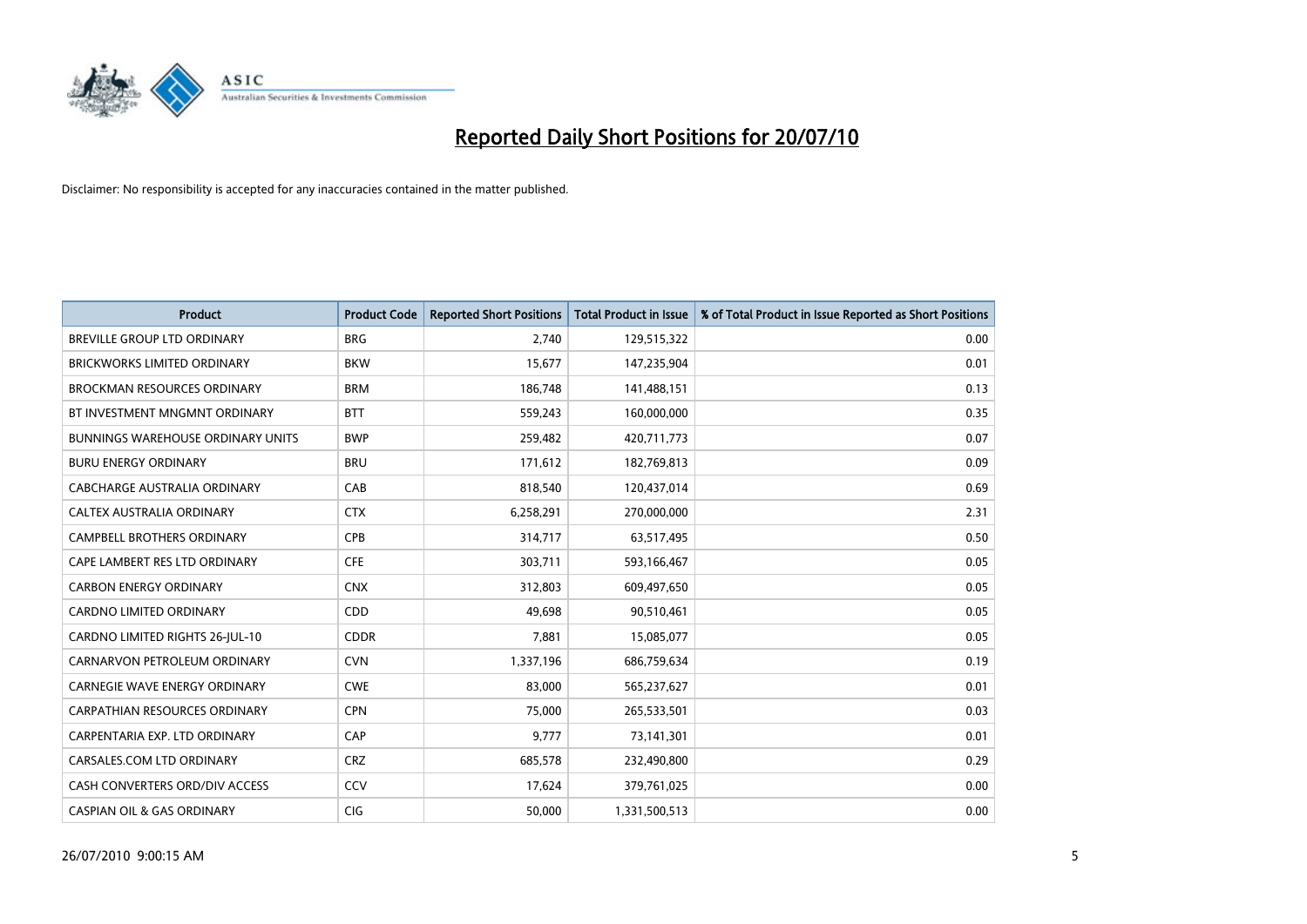

| <b>Product</b>                                | <b>Product Code</b> | <b>Reported Short Positions</b> | <b>Total Product in Issue</b> | % of Total Product in Issue Reported as Short Positions |
|-----------------------------------------------|---------------------|---------------------------------|-------------------------------|---------------------------------------------------------|
| CATALPA RESOURCES ORDINARY                    | CAH                 | 1.413                           | 161,375,674                   | 0.00                                                    |
| <b>CEC GROUP LIMITED ORDINARY</b>             | <b>CEG</b>          | 1,750                           | 79,662,662                    | 0.00                                                    |
| <b>CELLNET GROUP ORDINARY</b>                 | <b>CLT</b>          | 1.342                           | 73,472,079                    | 0.00                                                    |
| CENTENNIAL COAL ORDINARY                      | <b>CEY</b>          | 11,146,025                      | 395,028,737                   | 2.81                                                    |
| CENTRAL PETROLEUM ORDINARY                    | <b>CTP</b>          | 11,455                          | 907,291,115                   | 0.00                                                    |
| <b>CENTRO PROPERTIES UNITS/ORD STAPLED</b>    | <b>CNP</b>          | 271,265                         | 972,414,514                   | 0.03                                                    |
| <b>CENTRO RETAIL GROUP STAPLED SECURITIES</b> | <b>CER</b>          | 623,630                         | 2,286,399,424                 | 0.03                                                    |
| <b>CERAMIC FUEL CELLS ORDINARY</b>            | <b>CFU</b>          | 112,435                         | 1,029,873,280                 | 0.01                                                    |
| <b>CFS RETAIL PROPERTY UNITS</b>              | <b>CFX</b>          | 34,304,246                      | 2,510,727,671                 | 1.38                                                    |
| CGA MINING LIMITED ORDINARY                   | <b>CGX</b>          | 3,668                           | 331,294,976                   | 0.00                                                    |
| <b>CHALLENGER DIV.PRO. STAPLED UNITS</b>      | <b>CDI</b>          | 123,742                         | 913,426,007                   | 0.01                                                    |
| CHALLENGER F.S.G.LTD ORDINARY                 | <b>CGF</b>          | 12,485,675                      | 499,623,232                   | 2.51                                                    |
| CHALLENGER INFRAST. STAPLED UNITS             | <b>CIF</b>          | 30,000                          | 318,569,798                   | 0.01                                                    |
| <b>CHANDLER MACLEOD LTD ORDINARY</b>          | <b>CMG</b>          | 11,970                          | 421,812,960                   | 0.00                                                    |
| CHARTER HALL GROUP STAPLED US PROHIBIT.       | <b>CHC</b>          | 500,452                         | 1,212,723,832                 | 0.03                                                    |
| <b>CHARTER HALL OFFICE UNIT</b>               | C <sub>O</sub> O    | 2,320,331                       | 4,872,354,215                 | 0.04                                                    |
| <b>CHARTER HALL RETAIL UNITS</b>              | <b>COR</b>          | 8,867,068                       | 1,505,216,260                 | 0.59                                                    |
| CHEMGENEX PHARMACEUT ORDINARY                 | <b>CXS</b>          | 221,509                         | 283,348,870                   | 0.08                                                    |
| CITADEL RESOURCE GRP ORDINARY                 | CGG                 | 7,897,770                       | 2,328,228,842                 | 0.35                                                    |
| CITIGOLD CORP LTD ORDINARY                    | <b>CTO</b>          | 1,366,986                       | 908,565,634                   | 0.15                                                    |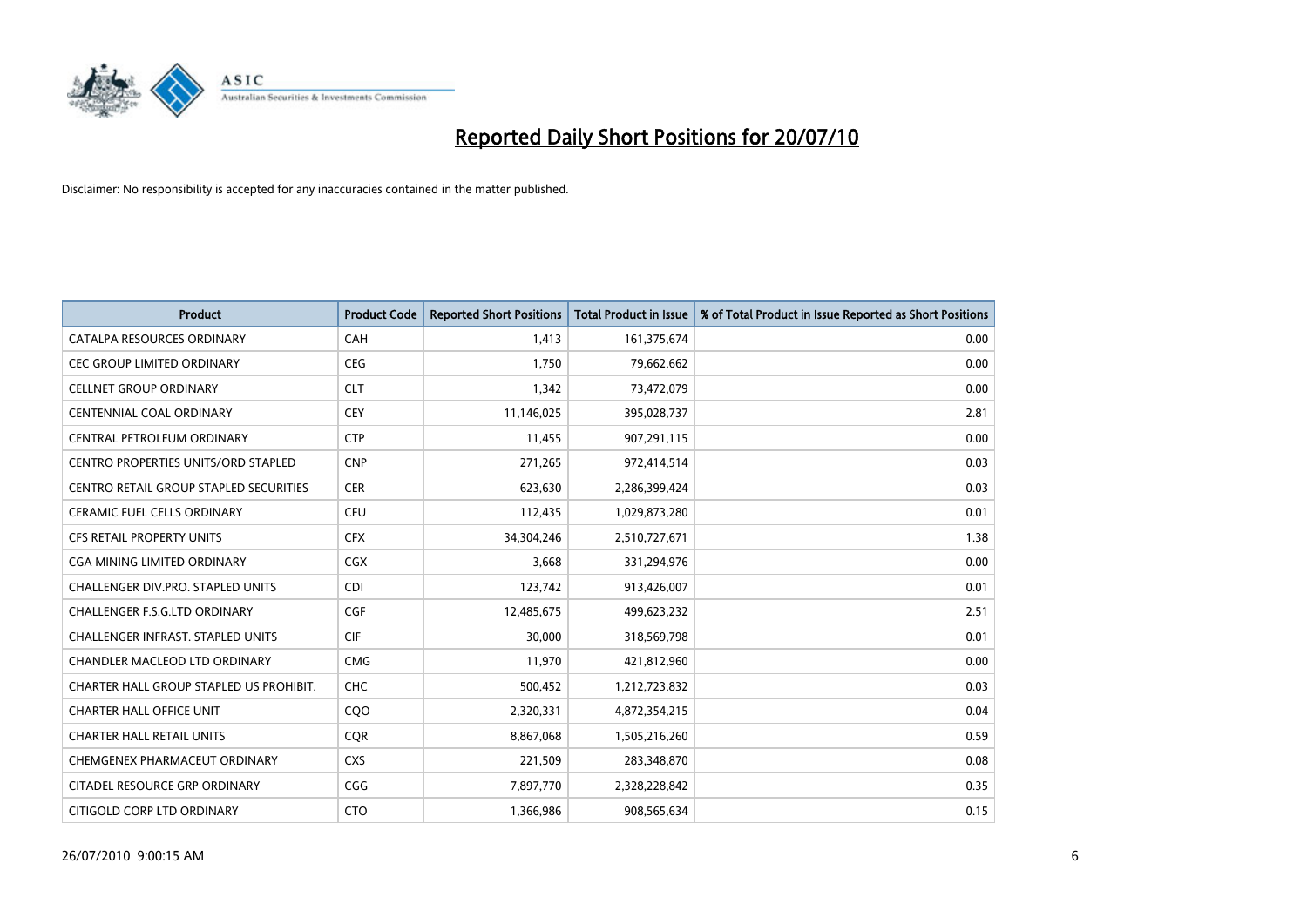

| <b>Product</b>                          | <b>Product Code</b> | <b>Reported Short Positions</b> | <b>Total Product in Issue</b> | % of Total Product in Issue Reported as Short Positions |
|-----------------------------------------|---------------------|---------------------------------|-------------------------------|---------------------------------------------------------|
| CLINUVEL PHARMACEUT. ORDINARY           | <b>CUV</b>          | 41,277                          | 303,188,665                   | 0.01                                                    |
| <b>CLOUGH LIMITED ORDINARY</b>          | <b>CLO</b>          | 605,489                         | 768,776,269                   | 0.08                                                    |
| <b>COAL &amp; ALLIED ORDINARY</b>       | <b>CNA</b>          | 413                             | 86,584,735                    | 0.00                                                    |
| COAL OF AFRICA LTD ORDINARY             | <b>CZA</b>          | 1,002,612                       | 530,514,663                   | 0.19                                                    |
| COCA-COLA AMATIL ORDINARY               | <b>CCL</b>          | 2,200,591                       | 754,536,869                   | 0.28                                                    |
| <b>COCHLEAR LIMITED ORDINARY</b>        | COH                 | 572,145                         | 56,543,401                    | 1.01                                                    |
| COEUR D'ALENE MINES. CDI 1:1            | <b>CXC</b>          | 3,210                           | 4,434,254                     | 0.07                                                    |
| <b>COFFEY INTERNATIONAL ORDINARY</b>    | <b>COF</b>          | 55,082                          | 129,035,760                   | 0.03                                                    |
| COMMONWEALTH BANK, ORDINARY             | <b>CBA</b>          | 11,887,872                      | 1,548,737,374                 | 0.75                                                    |
| <b>COMMONWEALTH PROP ORDINARY UNITS</b> | <b>CPA</b>          | 22,421,216                      | 2,012,803,230                 | 1.12                                                    |
| <b>COMPASS RESOURCES ORDINARY</b>       | <b>CMR</b>          | 55,528                          | 147,402,920                   | 0.04                                                    |
| COMPUTERSHARE LTD ORDINARY              | <b>CPU</b>          | 3,307,562                       | 555,664,059                   | 0.57                                                    |
| CONNECTEAST GROUP STAPLED               | <b>CEU</b>          | 8,872,266                       | 3,940,145,951                 | 0.25                                                    |
| CONQUEST MINING ORDINARY                | CQT                 | 267,508                         | 353,151,103                   | 0.08                                                    |
| CONSOLIDATED MEDIA, ORDINARY            | <b>CMI</b>          | 3,539,228                       | 620,709,233                   | 0.57                                                    |
| <b>CONTANGO MICROCAP ORDINARY</b>       | <b>CTN</b>          | 7,500                           | 150,088,688                   | 0.00                                                    |
| COPPER STRIKE LTD ORDINARY              | <b>CSE</b>          | 714                             | 116,455,571                   | 0.00                                                    |
| <b>CORPORATE EXPRESS ORDINARY</b>       | <b>CXP</b>          | 87,183                          | 169,366,966                   | 0.05                                                    |
| <b>COUNT FINANCIAL ORDINARY</b>         | COU                 | 1,501,026                       | 258,835,269                   | 0.58                                                    |
| CRANE GROUP LIMITED ORDINARY            | <b>CRG</b>          | 2,838,316                       | 78,286,427                    | 3.61                                                    |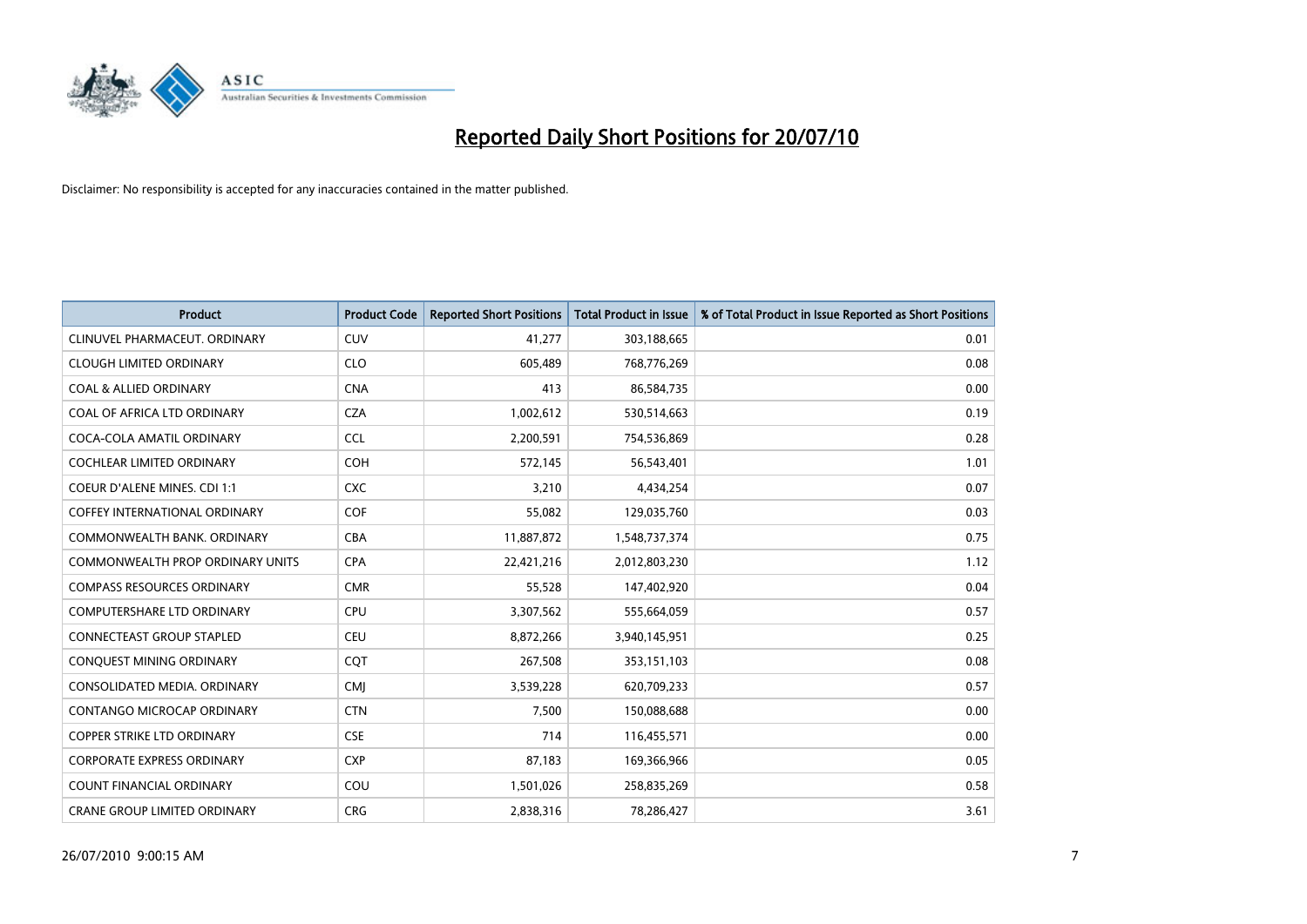

| <b>Product</b>                           | <b>Product Code</b> | <b>Reported Short Positions</b> | <b>Total Product in Issue</b> | % of Total Product in Issue Reported as Short Positions |
|------------------------------------------|---------------------|---------------------------------|-------------------------------|---------------------------------------------------------|
| <b>CROMWELL GROUP STAPLED SECURITIES</b> | <b>CMW</b>          | 106,982                         | 879,834,934                   | 0.01                                                    |
| CROWN LIMITED ORDINARY                   | <b>CWN</b>          | 4,133,311                       | 753,555,290                   | 0.53                                                    |
| <b>CSG LIMITED ORDINARY</b>              | CSV                 | 29.073                          | 242,165,695                   | 0.01                                                    |
| <b>CSL LIMITED ORDINARY</b>              | <b>CSL</b>          | 14,827,221                      | 549,692,886                   | 2.68                                                    |
| <b>CSR LIMITED ORDINARY</b>              | <b>CSR</b>          | 8,774,784                       | 1,514,920,814                 | 0.55                                                    |
| <b>CUDECO LIMITED ORDINARY</b>           | CDU                 | 946.831                         | 137,285,632                   | 0.69                                                    |
| <b>CUSTOMERS LIMITED ORDINARY</b>        | <b>CUS</b>          | 58,887                          | 135,521,531                   | 0.05                                                    |
| DAVID JONES LIMITED ORDINARY             | <b>DIS</b>          | 11,769,870                      | 510,945,759                   | 2.29                                                    |
| DECMIL GROUP LIMITED ORDINARY            | <b>DCG</b>          | 17,397                          | 123,654,568                   | 0.01                                                    |
| DEEP YELLOW LIMITED ORDINARY             | <b>DYL</b>          | 29,445                          | 1,125,814,458                 | 0.00                                                    |
| DEVINE LIMITED ORDINARY                  | <b>DVN</b>          | 1,000                           | 634,918,223                   | 0.00                                                    |
| DEXUS PROPERTY GROUP STAPLED UNITS       | <b>DXS</b>          | 8,924,882                       | 4,820,821,799                 | 0.18                                                    |
| DISCOVERY METALS LTD ORDINARY            | <b>DML</b>          | 4,974                           | 302,202,585                   | 0.00                                                    |
| <b>DOMINION MINING ORDINARY</b>          | <b>DOM</b>          | 338,923                         | 103,327,059                   | 0.32                                                    |
| DOMINO PIZZA ENTERPR ORDINARY            | <b>DMP</b>          | $\overline{2}$                  | 68,280,174                    | 0.00                                                    |
| DOWNER EDI LIMITED ORDINARY              | <b>DOW</b>          | 1,527,894                       | 336,582,351                   | 0.46                                                    |
| DUET GROUP STAPLED US PROHIBIT.          | <b>DUE</b>          | 187,746                         | 870,559,400                   | 0.02                                                    |
| DULUXGROUP LIMITED ORDINARY              | <b>DLX</b>          | 164,699                         | 362,100,430                   | 0.05                                                    |
| <b>EASTERN STAR GAS ORDINARY</b>         | ESG                 | 6,777,642                       | 872,224,422                   | 0.77                                                    |
| EDT RETAIL TRUST UNITS                   | EDT                 | 99,457                          | 4,700,290,868                 | 0.00                                                    |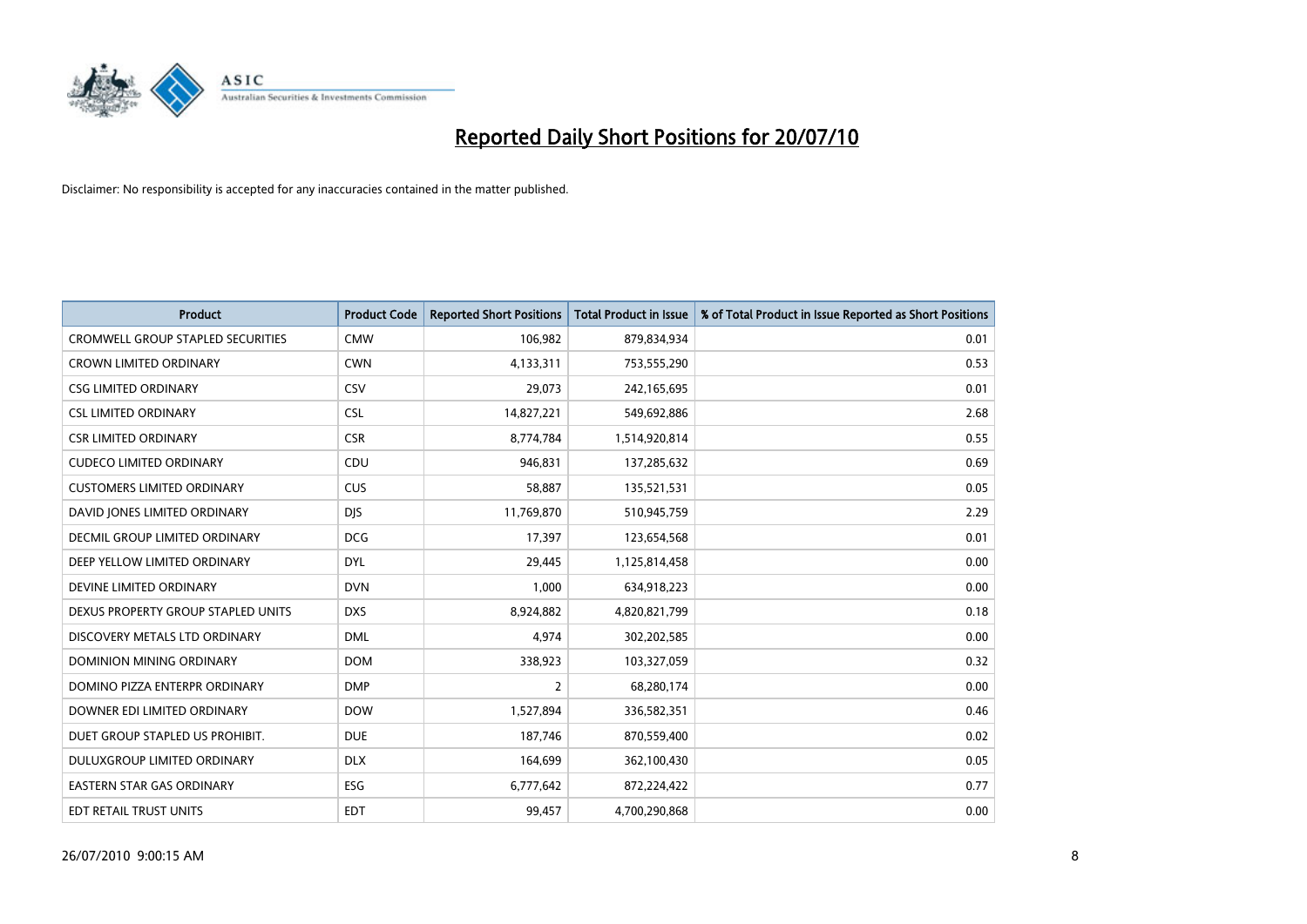

| <b>Product</b>                            | <b>Product Code</b> | <b>Reported Short Positions</b> | <b>Total Product in Issue</b> | % of Total Product in Issue Reported as Short Positions |
|-------------------------------------------|---------------------|---------------------------------|-------------------------------|---------------------------------------------------------|
| <b>ELDERS LIMITED ORDINARY</b>            | <b>ELD</b>          | 14,040,085                      | 448,598,480                   | 3.14                                                    |
| ELDORADO GOLD CORP CDI 1:1                | EAU                 | 42,608                          | 23,021,561                    | 0.18                                                    |
| ELIXIR PETROLEUM LTD ORDINARY             | <b>EXR</b>          | 324,400                         | 188,988,472                   | 0.17                                                    |
| <b>EMECO HOLDINGS ORDINARY</b>            | <b>EHL</b>          | 1,105,730                       | 631,237,586                   | 0.17                                                    |
| <b>ENERGY RESOURCES ORDINARY 'A'</b>      | <b>ERA</b>          | 154,604                         | 190,737,934                   | 0.07                                                    |
| <b>ENERGY WORLD CORPOR, ORDINARY</b>      | <b>EWC</b>          | 7,008,572                       | 1,561,166,672                 | 0.43                                                    |
| <b>ENTEK ENERGY LTD ORDINARY</b>          | ETE                 | 489,903                         | 225,192,535                   | 0.22                                                    |
| <b>ENTELLECT SOLUTIONS ORDINARY</b>       | <b>ESN</b>          | 464,050                         | 1,740,334,200                 | 0.03                                                    |
| <b>ENVESTRA LIMITED ORDINARY</b>          | <b>ENV</b>          | 421,907                         | 1,386,827,962                 | 0.03                                                    |
| EQUINOX MINERALS LTD CHESS DEPOSITARY INT | EON                 | 5,844,487                       | 707,734,878                   | 0.81                                                    |
| EVEREST FINANCIAL ORDINARY                | <b>EFG</b>          | 4,300                           | 251,442,316                   | 0.00                                                    |
| <b>EXTRACT RESOURCES ORDINARY</b>         | <b>EXT</b>          | 1,132,721                       | 243,252,298                   | 0.46                                                    |
| FAIRFAX MEDIA LTD ORDINARY                | <b>FXI</b>          | 275,031,947                     | 2,351,955,725                 | 11.69                                                   |
| <b>FANTASTIC HOLDINGS ORDINARY</b>        | <b>FAN</b>          | 3,000                           | 102,669,351                   | 0.00                                                    |
| FERRAUS LIMITED ORDINARY                  | <b>FRS</b>          | 370                             | 202,695,137                   | 0.00                                                    |
| FISHER & PAYKEL APP. ORDINARY             | <b>FPA</b>          | 9,354,802                       | 724,235,162                   | 1.29                                                    |
| FISHER & PAYKEL H. ORDINARY               | <b>FPH</b>          | 1,551,556                       | 517,418,502                   | 0.30                                                    |
| FKP PROPERTY GROUP STAPLED SECURITIES     | <b>FKP</b>          | 6,288,693                       | 1,166,821,398                 | 0.54                                                    |
| FLEETWOOD CORP ORDINARY                   | <b>FWD</b>          | 73,686                          | 53,967,182                    | 0.14                                                    |
| FLETCHER BUILDING ORDINARY                | <b>FBU</b>          | 4,182                           | 606,946,993                   | 0.00                                                    |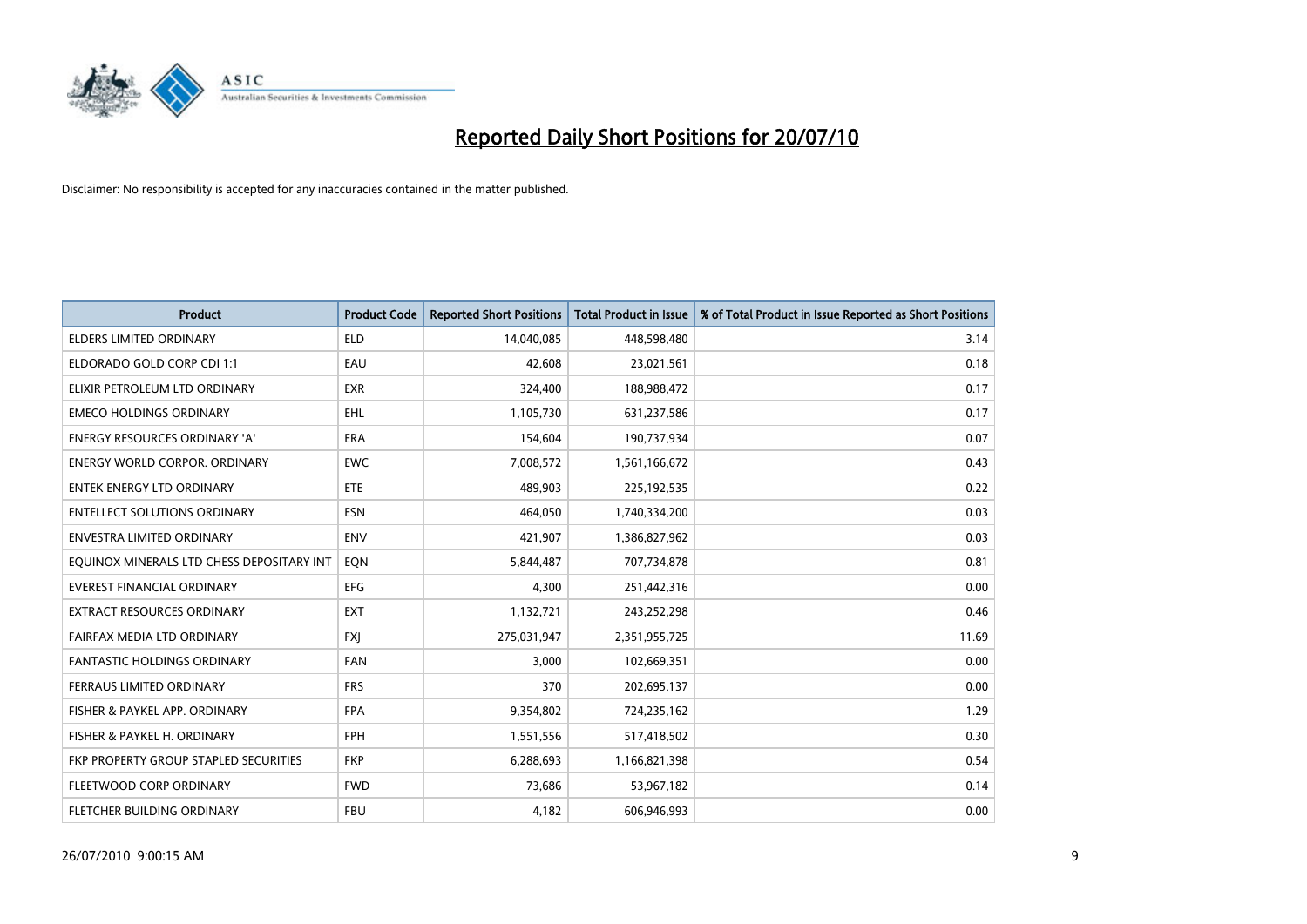

| <b>Product</b>                            | <b>Product Code</b> | <b>Reported Short Positions</b> | Total Product in Issue | % of Total Product in Issue Reported as Short Positions |
|-------------------------------------------|---------------------|---------------------------------|------------------------|---------------------------------------------------------|
| <b>FLEXIGROUP LIMITED ORDINARY</b>        | <b>FXL</b>          | 44,463                          | 270,818,164            | 0.02                                                    |
| FLIGHT CENTRE ORDINARY                    | <b>FLT</b>          | 2,620,110                       | 99,780,631             | 2.63                                                    |
| <b>FLINDERS MINES LTD ORDINARY</b>        | <b>FMS</b>          | 20,659,883                      | 1,819,849,571          | 1.14                                                    |
| <b>FORTE ENERGY NL ORDINARY</b>           | <b>FTE</b>          | 2,658,986                       | 580,658,031            | 0.46                                                    |
| FORTESCUE METALS GRP ORDINARY             | <b>FMG</b>          | 31,739,529                      | 3,107,296,345          | 1.00                                                    |
| <b>FOSTER'S GROUP ORDINARY</b>            | FGL                 | 5,266,565                       | 1,930,432,682          | 0.26                                                    |
| FTD CORPORATION ORDINARY                  | <b>FTD</b>          | 8,088                           | 100,421,069            | 0.01                                                    |
| FUNTASTIC LIMITED ORDINARY                | <b>FUN</b>          | 322,528                         | 340,997,682            | 0.09                                                    |
| <b>G.U.D. HOLDINGS ORDINARY</b>           | <b>GUD</b>          | 4,729                           | 65,885,213             | 0.00                                                    |
| <b>GALAXY RESOURCES ORDINARY</b>          | <b>GXY</b>          | 46,267                          | 190,553,358            | 0.02                                                    |
| <b>GEODYNAMICS LIMITED ORDINARY</b>       | GDY                 | 278,647                         | 292,840,219            | 0.10                                                    |
| <b>GINDALBIE METALS LTD ORDINARY</b>      | <b>GBG</b>          | 9,244,784                       | 849,478,099            | 1.09                                                    |
| <b>GIRALIA RESOURCES NL ORDINARY</b>      | GIR                 | 458,633                         | 178,310,170            | 0.25                                                    |
| <b>GLOBAL MINING ORDINARY</b>             | GMI                 | 8,951                           | 199,725,607            | 0.00                                                    |
| <b>GLOUCESTER COAL ORDINARY</b>           | GCL                 | 279,845                         | 81,962,133             | 0.35                                                    |
| <b>GME RESOURCES LTD ORDINARY</b>         | <b>GME</b>          | 800                             | 302,352,750            | 0.00                                                    |
| <b>GOLDEN WEST RESOURCE ORDINARY</b>      | GWR                 | 1,617                           | 164,606,127            | 0.00                                                    |
| <b>GOODMAN FIELDER. ORDINARY</b>          | <b>GFF</b>          | 1,950,873                       | 1,380,386,438          | 0.15                                                    |
| <b>GOODMAN GROUP STAPLED US PROHIBIT.</b> | <b>GMG</b>          | 5,698,691                       | 6,369,751,394          | 0.08                                                    |
| <b>GPT GROUP STAPLED SEC.</b>             | GPT                 | 14,879,280                      | 1,855,529,431          | 0.78                                                    |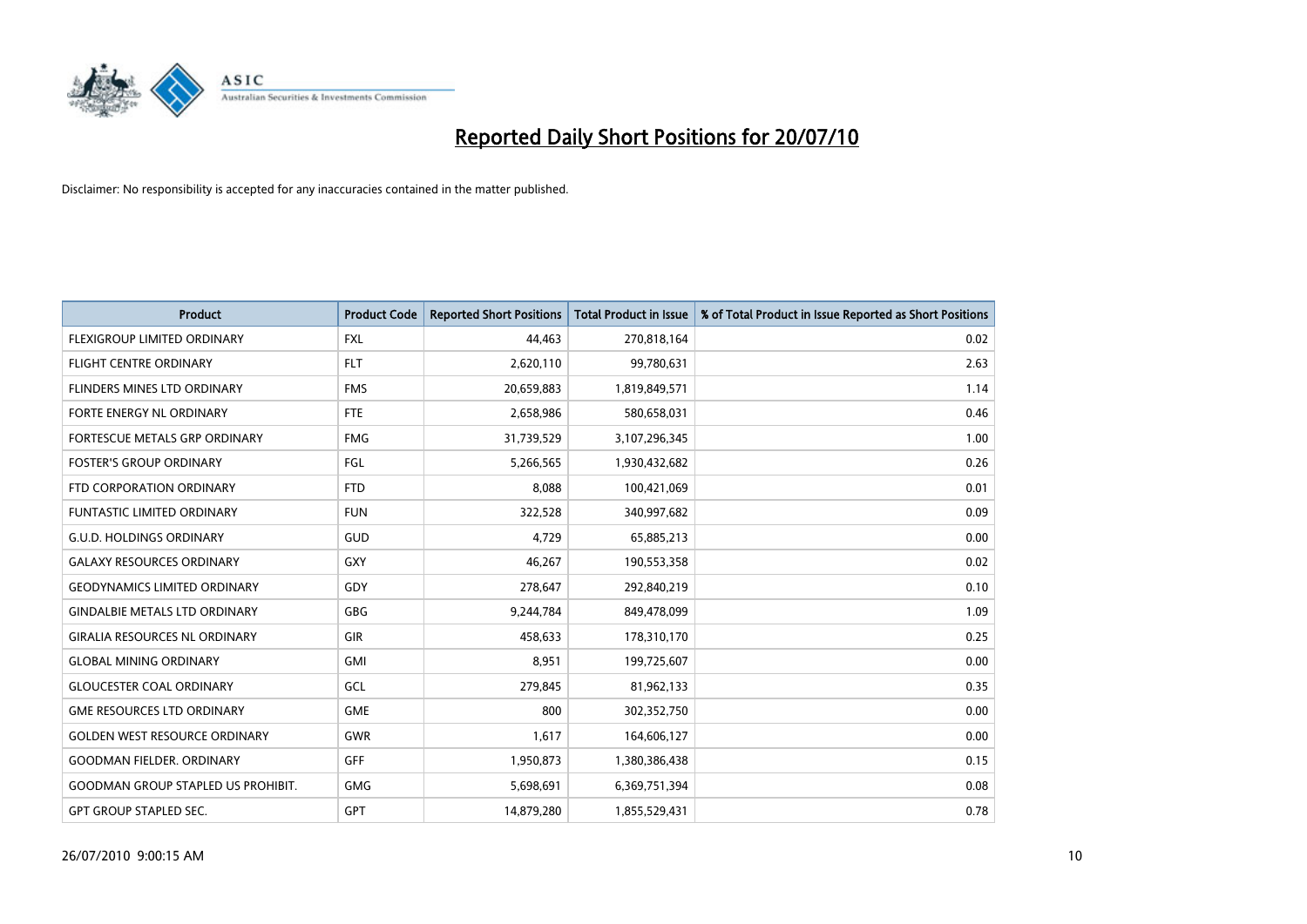

| <b>Product</b>                                   | <b>Product Code</b> | <b>Reported Short Positions</b> | Total Product in Issue | % of Total Product in Issue Reported as Short Positions |
|--------------------------------------------------|---------------------|---------------------------------|------------------------|---------------------------------------------------------|
| <b>GRAINCORP LIMITED A CLASS ORDINARY</b>        | <b>GNC</b>          | 4,927,414                       | 198,318,900            | 2.48                                                    |
| <b>GRANGE RESOURCES. ORDINARY</b>                | GRR                 | 1,478,000                       | 1,151,778,896          | 0.13                                                    |
| <b>GREAT SOUTHERN LTD ORDINARY</b>               | GTP                 | 2,541,491                       | 643,234,118            | 0.39                                                    |
| <b>GRYPHON MINERALS LTD ORDINARY</b>             | GRY                 | 185,111                         | 216,231,598            | 0.09                                                    |
| <b>GUINNESS PEAT GROUP. CHESS DEPOSITARY INT</b> | <b>GPG</b>          | 55                              | 334,319,260            | 0.00                                                    |
| <b>GUNNS LIMITED ORDINARY</b>                    | <b>GNS</b>          | 9,808,109                       | 806,734,892            | 1.20                                                    |
| <b>GWA INTERNATIONAL ORDINARY</b>                | <b>GWT</b>          | 1,961,816                       | 301,102,514            | 0.65                                                    |
| <b>HARVEY NORMAN ORDINARY</b>                    | <b>HVN</b>          | 30,862,067                      | 1,062,316,784          | 2.91                                                    |
| HASTIE GROUP LIMITED ORDINARY                    | <b>HST</b>          | 209,374                         | 239,716,924            | 0.10                                                    |
| HASTINGS DIVERSIFIED STAPLED SECURITY            | <b>HDF</b>          | 573,485                         | 508,158,296            | 0.10                                                    |
| <b>HEALTHSCOPE LIMITED ORDINARY</b>              | <b>HSP</b>          | 562,268                         | 317,335,186            | 0.18                                                    |
| <b>HEARTWARE INT INC CDI 35:1</b>                | <b>HIN</b>          | 272,008                         | 72,583,000             | 0.37                                                    |
| <b>HENDERSON GROUP CDI 1:1</b>                   | <b>HGG</b>          | 6,240,112                       | 565,958,113            | 1.10                                                    |
| HFA HOLDINGS LIMITED ORDINARY                    | <b>HFA</b>          | 1,822,172                       | 469,330,170            | 0.38                                                    |
| <b>HIGHLANDS PACIFIC ORDINARY</b>                | <b>HIG</b>          | 2,382,805                       | 668,342,148            | 0.36                                                    |
| HILLGROVE RES LTD ORDINARY                       | <b>HGO</b>          | 111,415                         | 481,553,890            | 0.02                                                    |
| HILLS INDUSTRIES LTD ORDINARY                    | <b>HIL</b>          | 3,370,532                       | 248,219,660            | 1.35                                                    |
| HORIZON OIL LIMITED ORDINARY                     | <b>HZN</b>          | 1,806,864                       | 1,126,621,515          | 0.16                                                    |
| <b>ICON ENERGY LIMITED ORDINARY</b>              | <b>ICN</b>          | 261,112                         | 439,801,394            | 0.06                                                    |
| <b>IINET LIMITED ORDINARY</b>                    | <b>IIN</b>          | 368,900                         | 151,898,119            | 0.24                                                    |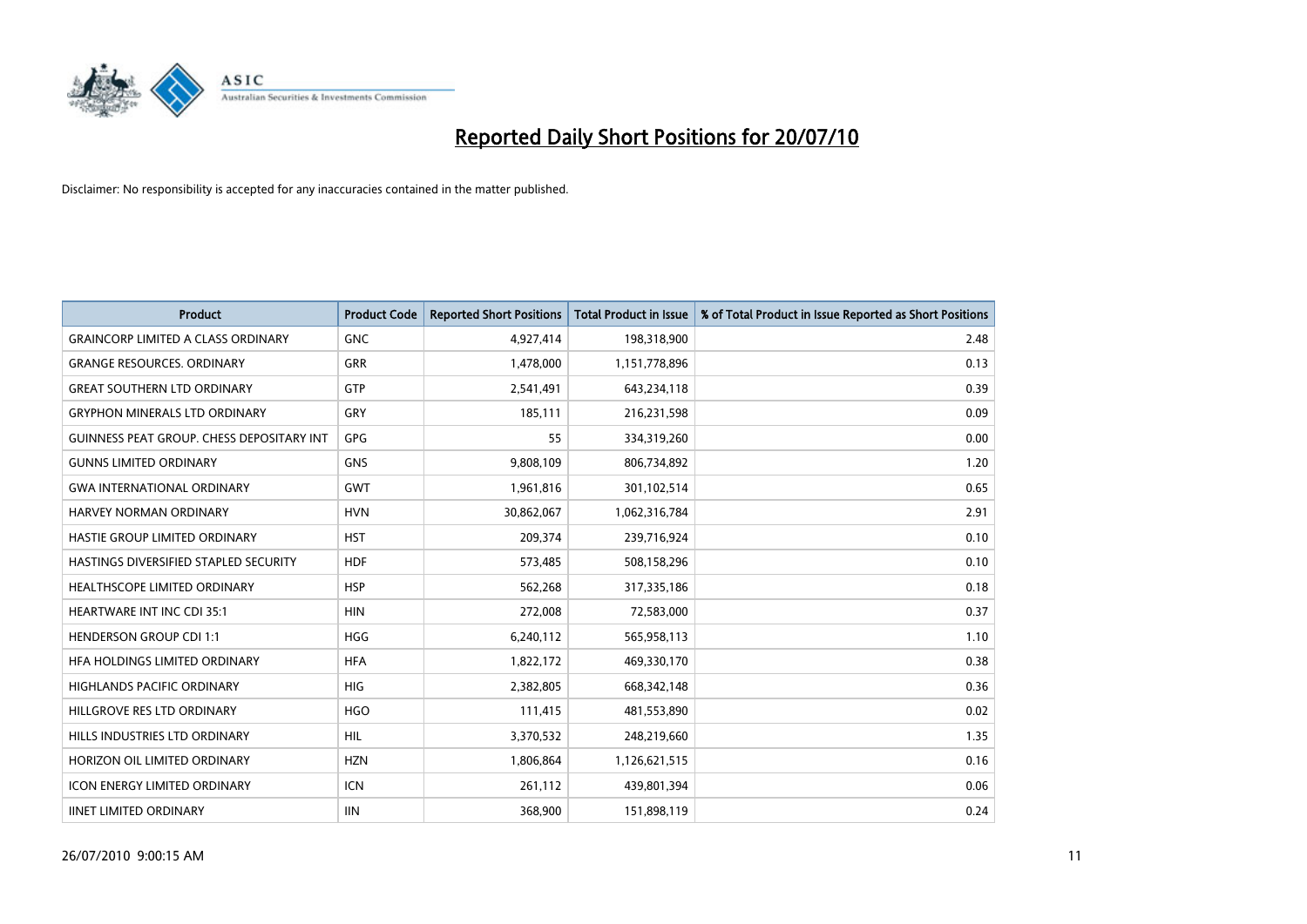

| <b>Product</b>                           | <b>Product Code</b> | <b>Reported Short Positions</b> | <b>Total Product in Issue</b> | % of Total Product in Issue Reported as Short Positions |
|------------------------------------------|---------------------|---------------------------------|-------------------------------|---------------------------------------------------------|
| <b>ILUKA RESOURCES ORDINARY</b>          | <b>ILU</b>          | 10,105,871                      | 418,700,517                   | 2.41                                                    |
| <b>IMDEX LIMITED ORDINARY</b>            | <b>IMD</b>          | 4,446                           | 195,047,128                   | 0.00                                                    |
| IMF (AUSTRALIA) LTD ORDINARY             | <b>IMF</b>          | 389,703                         | 122,496,819                   | 0.32                                                    |
| IMX RESOURCES LTD ORDINARY               | <b>IXR</b>          | 20,000                          | 260,252,803                   | 0.01                                                    |
| <b>INCITEC PIVOT ORDINARY</b>            | <b>IPL</b>          | 4,785,367                       | 1,624,932,978                 | 0.28                                                    |
| <b>INDAGO RESOURCES LTD ORDINARY</b>     | <b>IDG</b>          | 8.179                           | 99,449,536                    | 0.01                                                    |
| <b>INDEPENDENCE GROUP ORDINARY</b>       | <b>IGO</b>          | 272,337                         | 113,813,539                   | 0.24                                                    |
| INDOPHIL RESOURCES ORDINARY              | <b>IRN</b>          | 1,238,781                       | 423,428,803                   | 0.29                                                    |
| INDUSTREA LIMITED ORDINARY               | IDL                 | 931,113                         | 956,668,877                   | 0.09                                                    |
| <b>INFIGEN ENERGY STAPLED SECURITIES</b> | <b>IFN</b>          | 5,118,300                       | 760,374,428                   | 0.67                                                    |
| ING INDUSTRIAL FUND UNITS                | <b>IIF</b>          | 6,289,986                       | 2,592,249,647                 | 0.23                                                    |
| ING OFFICE FUND STAPLED SECURITIES       | <b>IOF</b>          | 450,519                         | 2,729,071,212                 | 0.01                                                    |
| ING RE COM GROUP STAPLED SECURITIES      | <b>ILF</b>          | 9,075                           | 441,029,194                   | 0.00                                                    |
| INNAMINCKA PETROLEUM ORDINARY            | <b>INP</b>          | 14,205                          | 261,548,890                   | 0.01                                                    |
| INSURANCE AUSTRALIA ORDINARY             | <b>IAG</b>          | 3,824,569                       | 2,078,994,021                 | 0.15                                                    |
| INTEGRA MINING LTD, ORDINARY             | <b>IGR</b>          | 1,631,112                       | 755,792,394                   | 0.22                                                    |
| <b>INTOLL GROUP STAPLED SECURITIES</b>   | <b>ITO</b>          | 848,022                         | 2,261,732,048                 | 0.03                                                    |
| <b>INTREPID MINES ORDINARY</b>           | <b>IAU</b>          | 71,986                          | 429,781,466                   | 0.02                                                    |
| <b>INVOCARE LIMITED ORDINARY</b>         | <b>IVC</b>          | 435,141                         | 102,069,091                   | 0.42                                                    |
| <b>IOOF HOLDINGS LTD ORDINARY</b>        | <b>IFL</b>          | 1,600,316                       | 229,794,395                   | 0.68                                                    |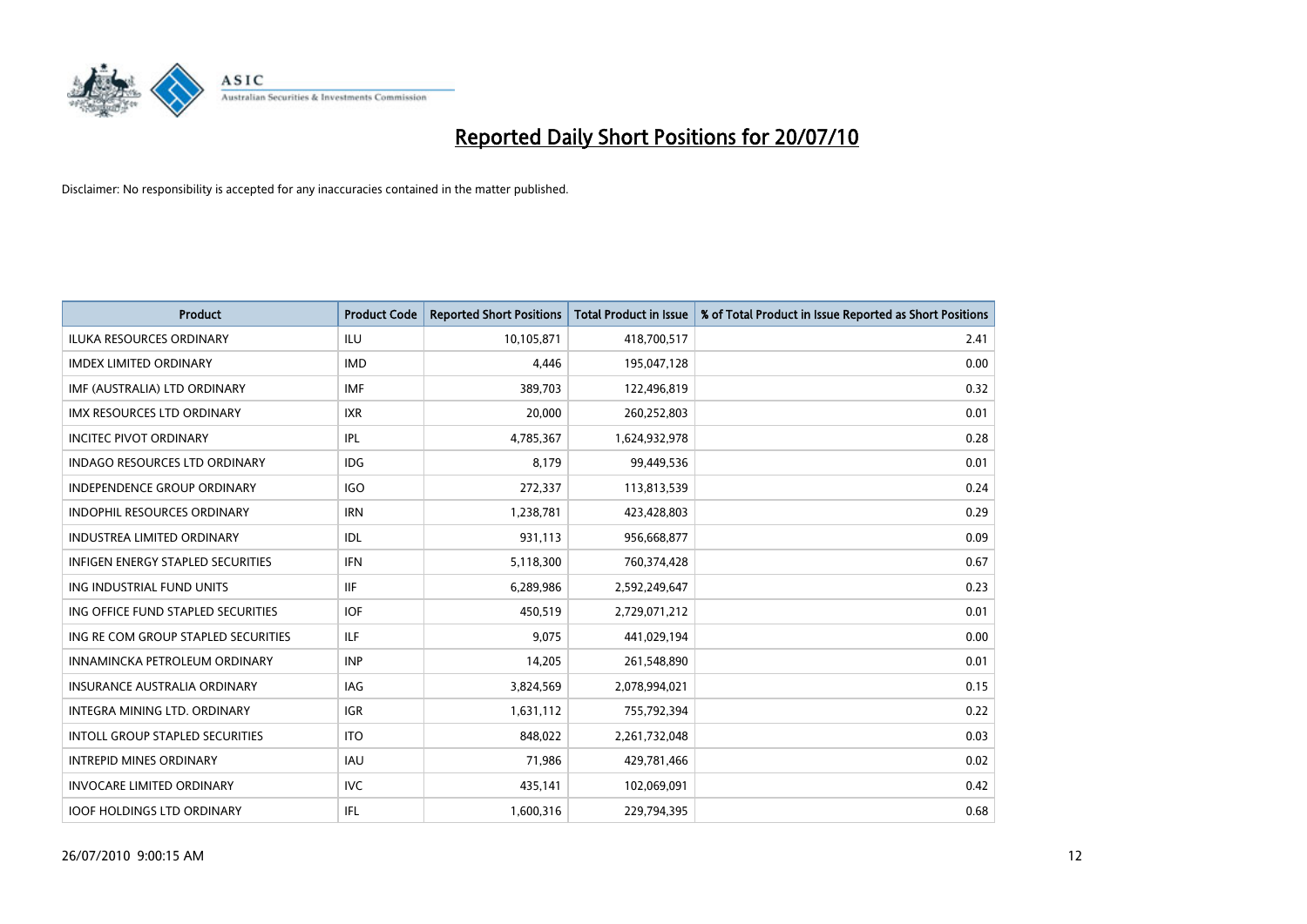

| <b>Product</b>                                  | <b>Product Code</b> | <b>Reported Short Positions</b> | <b>Total Product in Issue</b> | % of Total Product in Issue Reported as Short Positions |
|-------------------------------------------------|---------------------|---------------------------------|-------------------------------|---------------------------------------------------------|
| <b>IRESS MARKET TECH. ORDINARY</b>              | <b>IRE</b>          | 902,728                         | 126,018,142                   | 0.72                                                    |
| <b>IRON ORE HOLDINGS ORDINARY</b>               | <b>IOH</b>          | 12,146                          | 135,374,850                   | 0.01                                                    |
| <b>ISOFT GROUP LIMITED ORDINARY</b>             | <b>ISF</b>          | 8,701,523                       | 1,037,994,023                 | 0.84                                                    |
| IVANHOE AUSTRALIA ORDINARY                      | <b>IVA</b>          | 271,106                         | 70,980,953                    | 0.37                                                    |
| <b>JABIRU METALS LTD ORDINARY</b>               | <b>JML</b>          | 469,704                         | 552,619,180                   | 0.08                                                    |
| <b>IAMES HARDIE INDUST CHESS DEPOSITARY INT</b> | <b>IHX</b>          | 12,480,686                      | 435,438,790                   | 2.86                                                    |
| <b>JAMESON RESOURCES ORDINARY</b>               | JAL                 | 1,600,000                       | 63,885,910                    | 2.50                                                    |
| <b>JB HI-FI LIMITED ORDINARY</b>                | <b>IBH</b>          | 2,340,721                       | 108,344,987                   | 2.16                                                    |
| <b>KAGARA LTD ORDINARY</b>                      | KZL                 | 3,640,317                       | 674,489,717                   | 0.54                                                    |
| KAROON GAS AUSTRALIA ORDINARY                   | <b>KAR</b>          | 128,000                         | 177,546,198                   | 0.07                                                    |
| KATHMANDU HOLD LTD ORDINARY                     | <b>KMD</b>          | 996,446                         | 200,000,000                   | 0.49                                                    |
| <b>KEYBRIDGE CAPITAL ORDINARY</b>               | <b>KBC</b>          | 5,999                           | 172,070,564                   | 0.00                                                    |
| KIMBERLEY METALS LTD ORDINARY                   | <b>KBL</b>          | 3,036                           | 94,490,816                    | 0.00                                                    |
| KINGSGATE CONSOLID. ORDINARY                    | <b>KCN</b>          | 329,635                         | 100,503,783                   | 0.32                                                    |
| LEIGHTON HOLDINGS ORDINARY                      | LEI                 | 2,189,395                       | 300,687,299                   | 0.70                                                    |
| LEND LEASE GROUP UNIT/ORD STAPLED               | LLC                 | 521,808                         | 565,558,754                   | 0.08                                                    |
| LIHIR GOLD LIMITED. ORDINARY                    | LGL                 | 19,520,423                      | 2,368,729,935                 | 0.81                                                    |
| LINC ENERGY LTD ORDINARY                        | <b>LNC</b>          | 3,653,202                       | 489,093,470                   | 0.74                                                    |
| LIQUEFIED NATURAL ORDINARY                      | <b>LNG</b>          | 49,738                          | 213,339,015                   | 0.03                                                    |
| LYNAS CORPORATION ORDINARY                      | <b>LYC</b>          | 9,381,830                       | 1,655,499,093                 | 0.57                                                    |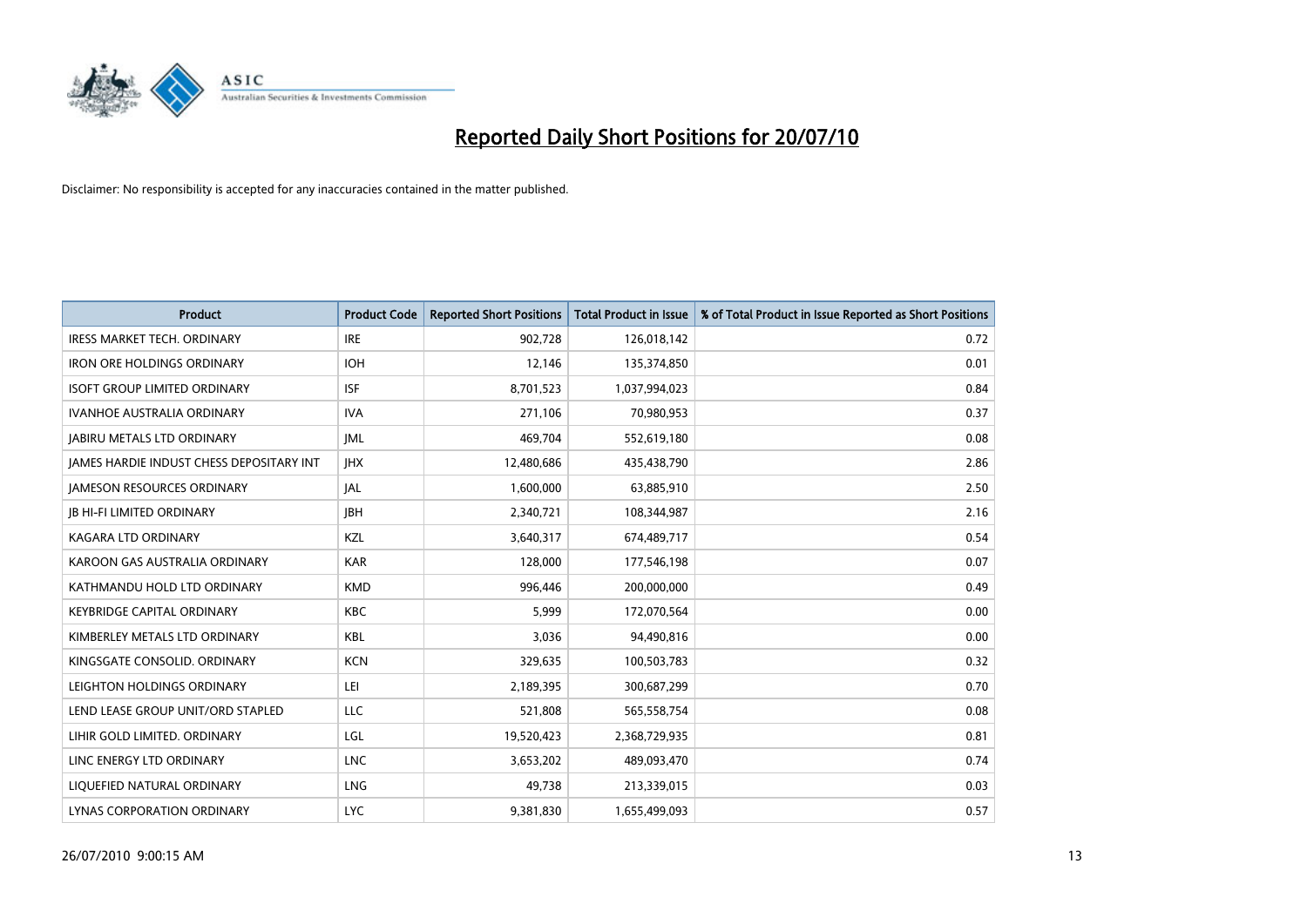

| <b>Product</b>                        | <b>Product Code</b> | <b>Reported Short Positions</b> | <b>Total Product in Issue</b> | % of Total Product in Issue Reported as Short Positions |
|---------------------------------------|---------------------|---------------------------------|-------------------------------|---------------------------------------------------------|
| MAC SERVICES (THE) ORDINARY           | <b>MSL</b>          | 70,319                          | 165,966,692                   | 0.04                                                    |
| MACARTHUR COAL ORDINARY               | <b>MCC</b>          | 825,257                         | 254,333,109                   | 0.32                                                    |
| <b>MACMAHON HOLDINGS ORDINARY</b>     | <b>MAH</b>          | 3,625,161                       | 733,711,705                   | 0.50                                                    |
| MACO ATLAS ROADS GRP ORDINARY STAPLED | <b>MOA</b>          | 52,046                          | 452,345,907                   | 0.01                                                    |
| MACQUARIE GROUP LTD ORDINARY          | <b>MOG</b>          | 6,278,110                       | 345,480,686                   | 1.82                                                    |
| <b>MANTRA RESOURCES ORDINARY</b>      | <b>MRU</b>          | 35,420                          | 130,229,188                   | 0.03                                                    |
| MAP GROUP STAPLED US PROHIBIT.        | <b>MAP</b>          | 3,455,028                       | 1,861,210,782                 | 0.19                                                    |
| MCPHERSON'S LTD ORDINARY              | <b>MCP</b>          | 1,118                           | 71,651,758                    | 0.00                                                    |
| MEDUSA MINING LTD ORDINARY            | <b>MML</b>          | 9.024                           | 187,584,911                   | 0.00                                                    |
| MELBOURNE IT LIMITED ORDINARY         | <b>MLB</b>          | 165,063                         | 79,569,967                    | 0.21                                                    |
| MEO AUSTRALIA LTD ORDINARY            | <b>MEO</b>          | 151,063                         | 477,220,955                   | 0.03                                                    |
| <b>MERMAID MARINE ORDINARY</b>        | <b>MRM</b>          | 172,666                         | 186,844,825                   | 0.08                                                    |
| METALS X LIMITED ORDINARY             | <b>MLX</b>          | 326,940                         | 1,365,661,782                 | 0.03                                                    |
| METCASH LIMITED ORDINARY              | <b>MTS</b>          | 12,302,852                      | 765,675,951                   | 1.58                                                    |
| METGASCO LIMITED ORDINARY             | <b>MEL</b>          | 293,557                         | 249,006,674                   | 0.11                                                    |
| MICLYN EXP OFFSHR ORDINARY            | <b>MIO</b>          | 199,999                         | 271,700,000                   | 0.07                                                    |
| MINARA RESOURCES ORDINARY             | <b>MRE</b>          | 4,138,372                       | 1,167,783,517                 | 0.34                                                    |
| MINCOR RESOURCES NL ORDINARY          | <b>MCR</b>          | 2,004,722                       | 200,184,686                   | 1.00                                                    |
| MINERAL DEPOSITS ORDINARY             | <b>MDL</b>          | 1,151,509                       | 580,576,525                   | 0.19                                                    |
| MINERAL RESOURCES. ORDINARY           | <b>MIN</b>          | 103,370                         | 161,595,150                   | 0.06                                                    |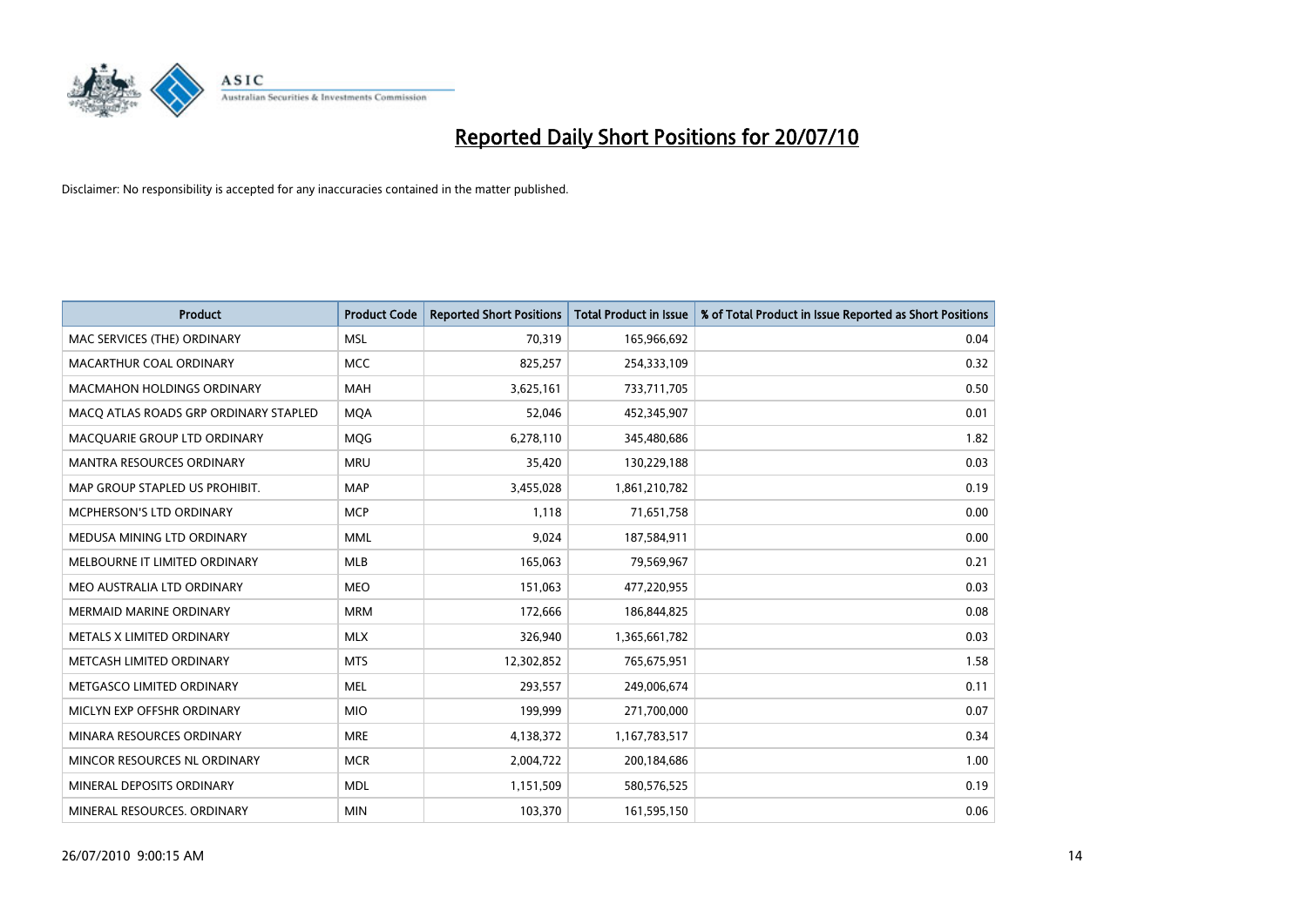

| <b>Product</b>                  | <b>Product Code</b> | <b>Reported Short Positions</b> | <b>Total Product in Issue</b> | % of Total Product in Issue Reported as Short Positions |
|---------------------------------|---------------------|---------------------------------|-------------------------------|---------------------------------------------------------|
| MIRABELA NICKEL LTD ORDINARY    | <b>MBN</b>          | 7,763,926                       | 367, 162, 725                 | 2.11                                                    |
| MIRVAC GROUP STAPLED SECURITIES | <b>MGR</b>          | 5,468,692                       | 3,266,304,329                 | 0.17                                                    |
| MITCHELL COMMUNITCA, ORDINARY   | <b>MCU</b>          | 19,673                          | 301,761,208                   | 0.01                                                    |
| MOLOPO ENERGY LTD ORDINARY      | <b>MPO</b>          | 234,472                         | 250,665,548                   | 0.09                                                    |
| MOLY MINES LIMITED ORDINARY     | <b>MOL</b>          | 206,292                         | 363,916,323                   | 0.05                                                    |
| MONADELPHOUS GROUP ORDINARY     | <b>MND</b>          | 1,103,935                       | 86,459,327                    | 1.27                                                    |
| MORTGAGE CHOICE LTD ORDINARY    | <b>MOC</b>          | 15,379                          | 119,617,705                   | 0.01                                                    |
| MOSAIC OIL NL ORDINARY          | <b>MOS</b>          | 41,742                          | 821,710,775                   | 0.01                                                    |
| MOUNT GIBSON IRON ORDINARY      | <b>MGX</b>          | 2,036,849                       | 1,079,570,693                 | 0.20                                                    |
| MURCHISON METALS LTD ORDINARY   | <b>MMX</b>          | 3,043,195                       | 435,384,268                   | 0.69                                                    |
| MYER HOLDINGS LTD ORDINARY      | <b>MYR</b>          | 8,984,743                       | 581,517,884                   | 1.54                                                    |
| <b>MYSTATE LIMITED ORDINARY</b> | <b>MYS</b>          | 1,400                           | 67,411,055                    | 0.00                                                    |
| NATIONAL AUST, BANK ORDINARY    | <b>NAB</b>          | 12,708,891                      | 2,133,245,479                 | 0.59                                                    |
| NATURAL FUEL LIMITED ORDINARY   | <b>NFL</b>          |                                 | 506,612,127                   | 0.00                                                    |
| NAVITAS LIMITED ORDINARY        | <b>NVT</b>          | 725,572                         | 342,361,526                   | 0.22                                                    |
| NEPTUNE MARINE ORDINARY         | <b>NMS</b>          | 874.097                         | 429,842,672                   | 0.20                                                    |
| NEW HOPE CORPORATION ORDINARY   | <b>NHC</b>          | 301,323                         | 827,730,549                   | 0.03                                                    |
| NEWCREST MINING ORDINARY        | <b>NCM</b>          | 25,586,368                      | 483,493,006                   | 5.30                                                    |
| NEWS CORP A NON-VOTING CDI      | <b>NWSLV</b>        | 470,165                         | 1,824,471,392                 | 0.02                                                    |
| NEWS CORP B VOTING CDI          | <b>NWS</b>          | 6,978,770                       | 798,520,953                   | 0.87                                                    |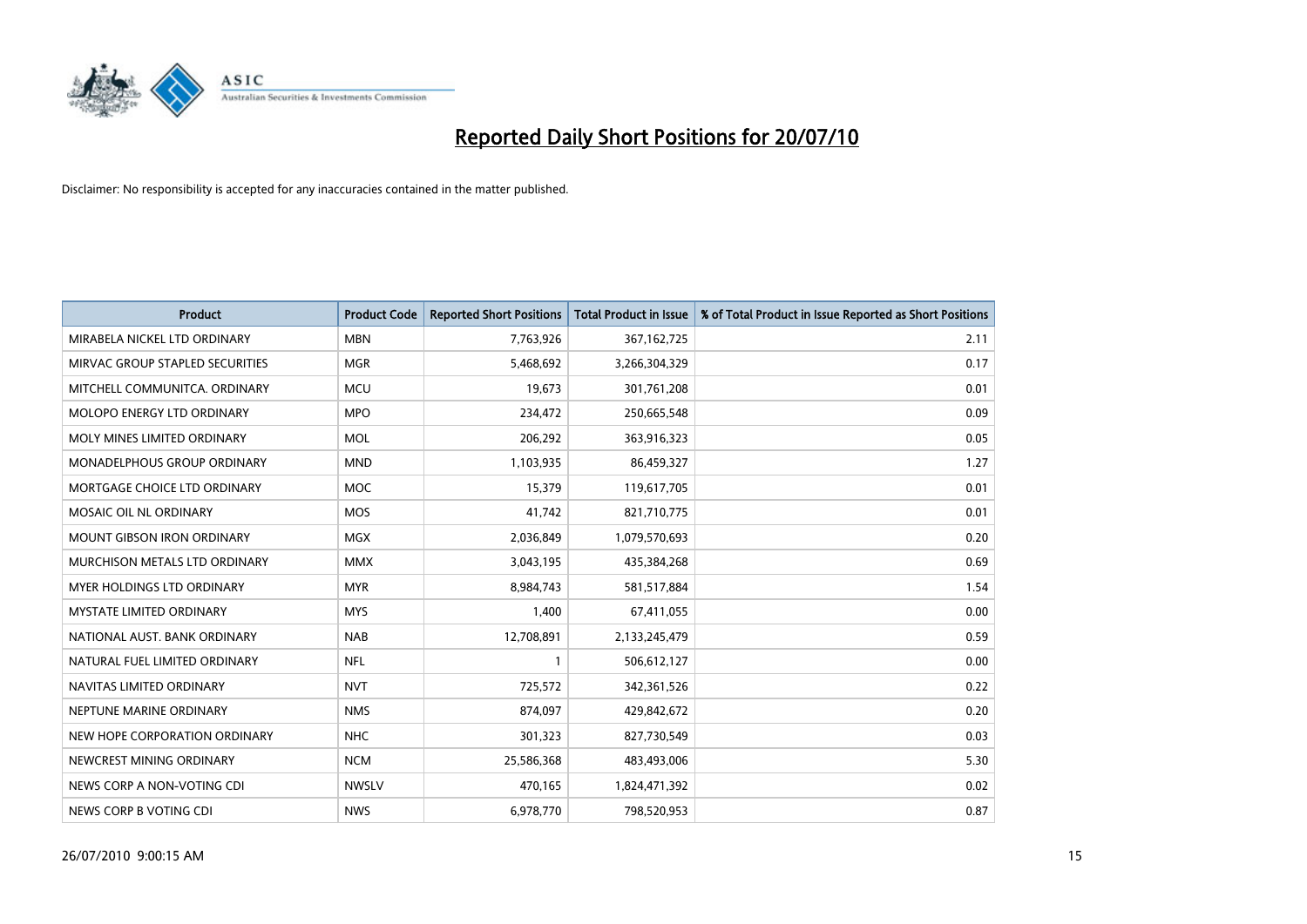

| <b>Product</b>                        | <b>Product Code</b> | <b>Reported Short Positions</b> | <b>Total Product in Issue</b> | % of Total Product in Issue Reported as Short Positions |
|---------------------------------------|---------------------|---------------------------------|-------------------------------|---------------------------------------------------------|
| NEXBIS LIMITED ORDINARY               | <b>NBS</b>          | 63,733                          | 498,972,940                   | 0.01                                                    |
| NEXUS ENERGY LIMITED ORDINARY         | <b>NXS</b>          | 10,245,085                      | 958,061,849                   | 1.07                                                    |
| NIB HOLDINGS LIMITED ORDINARY         | <b>NHF</b>          | 4,911                           | 495,431,427                   | 0.00                                                    |
| NICK SCALI LIMITED ORDINARY           | <b>NCK</b>          | 35,846                          | 81,000,000                    | 0.04                                                    |
| NIDO PETROLEUM ORDINARY               | <b>NDO</b>          | 14,279,668                      | 1,080,658,378                 | 1.32                                                    |
| NORTHERN CREST ORDINARY               | <b>NOC</b>          | 24,345                          | 116,074,781                   | 0.02                                                    |
| NORTHERN ENERGY CORP ORDINARY         | <b>NEC</b>          | 2,200                           | 128,420,838                   | 0.00                                                    |
| NORTHERN IRON LTD ORDINARY            | <b>NFE</b>          | 559,406                         | 292,204,786                   | 0.18                                                    |
| NRW HOLDINGS LIMITED ORDINARY         | <b>NWH</b>          | 212,723                         | 251,223,000                   | 0.08                                                    |
| NUFARM LIMITED ORDINARY               | <b>NUF</b>          | 1,586,283                       | 261,775,731                   | 0.61                                                    |
| OAKTON LIMITED ORDINARY               | <b>OKN</b>          | 519,633                         | 91,987,235                    | 0.56                                                    |
| OCEANAGOLD CORP. CHESS DEPOSITARY INT | <b>OGC</b>          | 511,906                         | 228,198,170                   | 0.23                                                    |
| OCEANIA CAPITAL LTD ORDINARY          | <b>OCP</b>          | 2,500                           | 91,921,295                    | 0.00                                                    |
| OIL SEARCH LTD ORDINARY               | OSH                 | 5,212,741                       | 1,308,279,222                 | 0.37                                                    |
| OM HOLDINGS LIMITED ORDINARY          | OMH                 | 164,042                         | 498,485,150                   | 0.03                                                    |
| ONESTEEL LIMITED ORDINARY             | OST                 | 3,775,595                       | 1,331,583,166                 | 0.28                                                    |
| ORICA LIMITED ORDINARY                | ORI                 | 1,753,006                       | 362,100,430                   | 0.49                                                    |
| ORIGIN ENERGY ORDINARY                | <b>ORG</b>          | 2,575,783                       | 880,668,872                   | 0.27                                                    |
| OTTO ENERGY LIMITED ORDINARY          | <b>OEL</b>          | 109,204                         | 1,134,540,071                 | 0.01                                                    |
| OZ MINERALS ORDINARY                  | OZL                 | 38,389,115                      | 3,121,339,730                 | 1.23                                                    |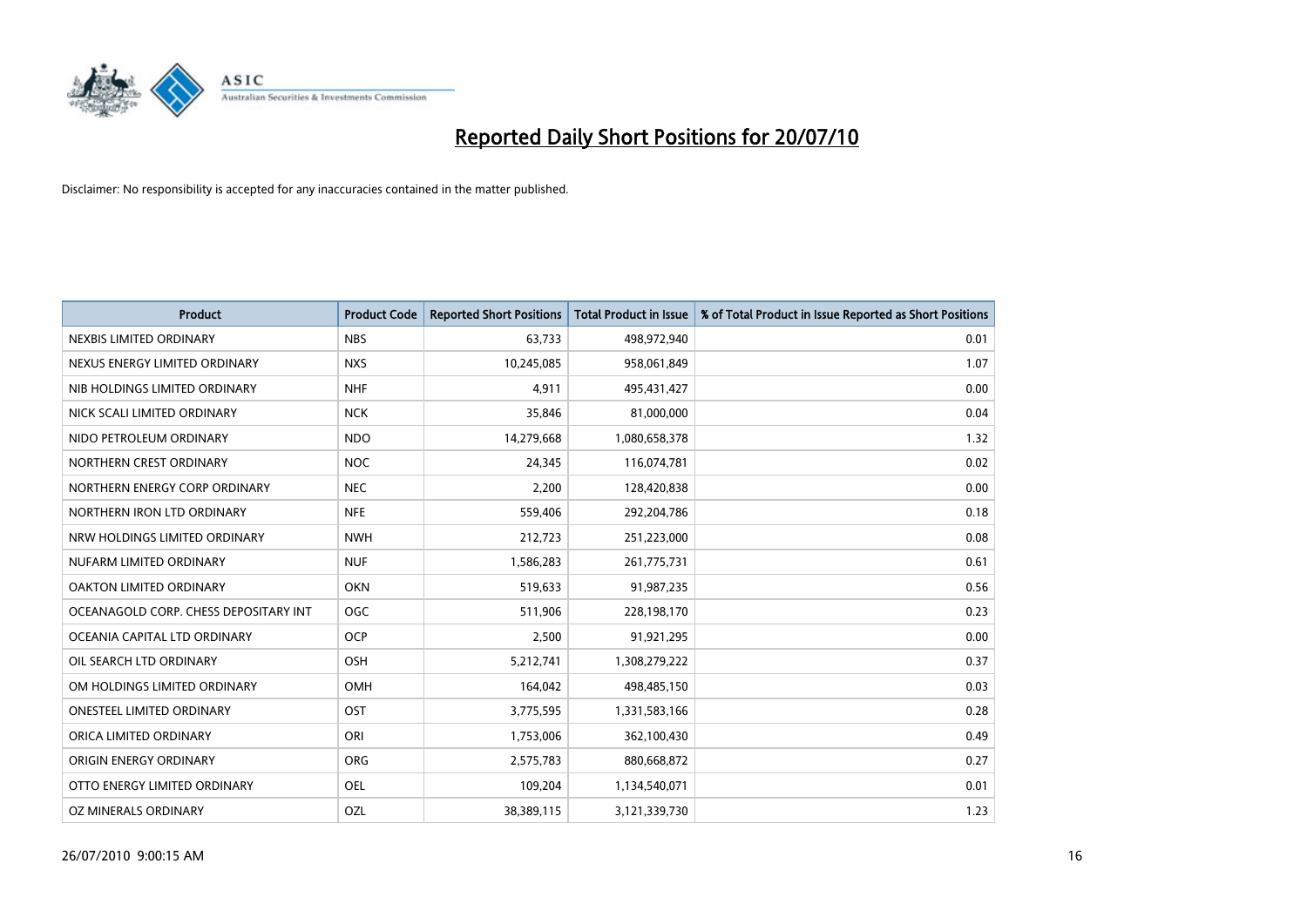

| <b>Product</b>                | <b>Product Code</b> | <b>Reported Short Positions</b> | Total Product in Issue | % of Total Product in Issue Reported as Short Positions |
|-------------------------------|---------------------|---------------------------------|------------------------|---------------------------------------------------------|
| PACIFIC BRANDS ORDINARY       | <b>PBG</b>          | 5,315,480                       | 931,386,248            | 0.58                                                    |
| PALADIN ENERGY LTD ORDINARY   | <b>PDN</b>          | 19,083,672                      | 717,142,802            | 2.66                                                    |
| PANAUST LIMITED ORDINARY      | <b>PNA</b>          | 10,161,569                      | 2,953,925,939          | 0.35                                                    |
| PANORAMIC RESOURCES ORDINARY  | PAN                 | 70,783                          | 205,262,842            | 0.03                                                    |
| PAPERLINX LIMITED ORDINARY    | <b>PPX</b>          | 16,132,169                      | 603,580,761            | 2.65                                                    |
| PATTIES FOODS LTD ORDINARY    | PFL                 |                                 | 138,908,853            | 0.00                                                    |
| PEET LIMITED ORDINARY         | <b>PPC</b>          | 394,525                         | 300,681,486            | 0.13                                                    |
| PENINSULA MINERALS ORDINARY   | <b>PEN</b>          | 5,000                           | 1,628,249,898          | 0.00                                                    |
| PERILYA LIMITED ORDINARY      | PEM                 | 254,686                         | 526,075,563            | 0.05                                                    |
| PERPETUAL LIMITED ORDINARY    | <b>PPT</b>          | 1,916,812                       | 43,417,478             | 4.42                                                    |
| PERSEUS MINING LTD ORDINARY   | PRU                 | 121,949                         | 419,232,088            | 0.03                                                    |
| PETSEC ENERGY ORDINARY        | <b>PSA</b>          | 223,332                         | 231,283,622            | 0.10                                                    |
| PHARMAXIS LTD ORDINARY        | <b>PXS</b>          | 1,357,722                       | 225,410,234            | 0.61                                                    |
| PHOTON GROUP LTD ORDINARY     | PGA                 | 159,378                         | 187,440,645            | 0.08                                                    |
| PIKE RIVER COAL ORDINARY      | <b>PRC</b>          | 506,320                         | 404,971,067            | 0.13                                                    |
| PLATINUM ASSET ORDINARY       | <b>PTM</b>          | 2,909,917                       | 561,347,878            | 0.51                                                    |
| PLATINUM AUSTRALIA ORDINARY   | <b>PLA</b>          | 6,584,086                       | 321,130,521            | 2.05                                                    |
| PLATINUM CAPITAL LTD ORDINARY | <b>PMC</b>          |                                 | 162,258,814            | 0.00                                                    |
| PMP LIMITED ORDINARY          | <b>PMP</b>          | 879,671                         | 335,348,483            | 0.27                                                    |
| PORT BOUVARD LIMITED ORDINARY | PBD                 | 6,754                           | 509,132,195            | 0.00                                                    |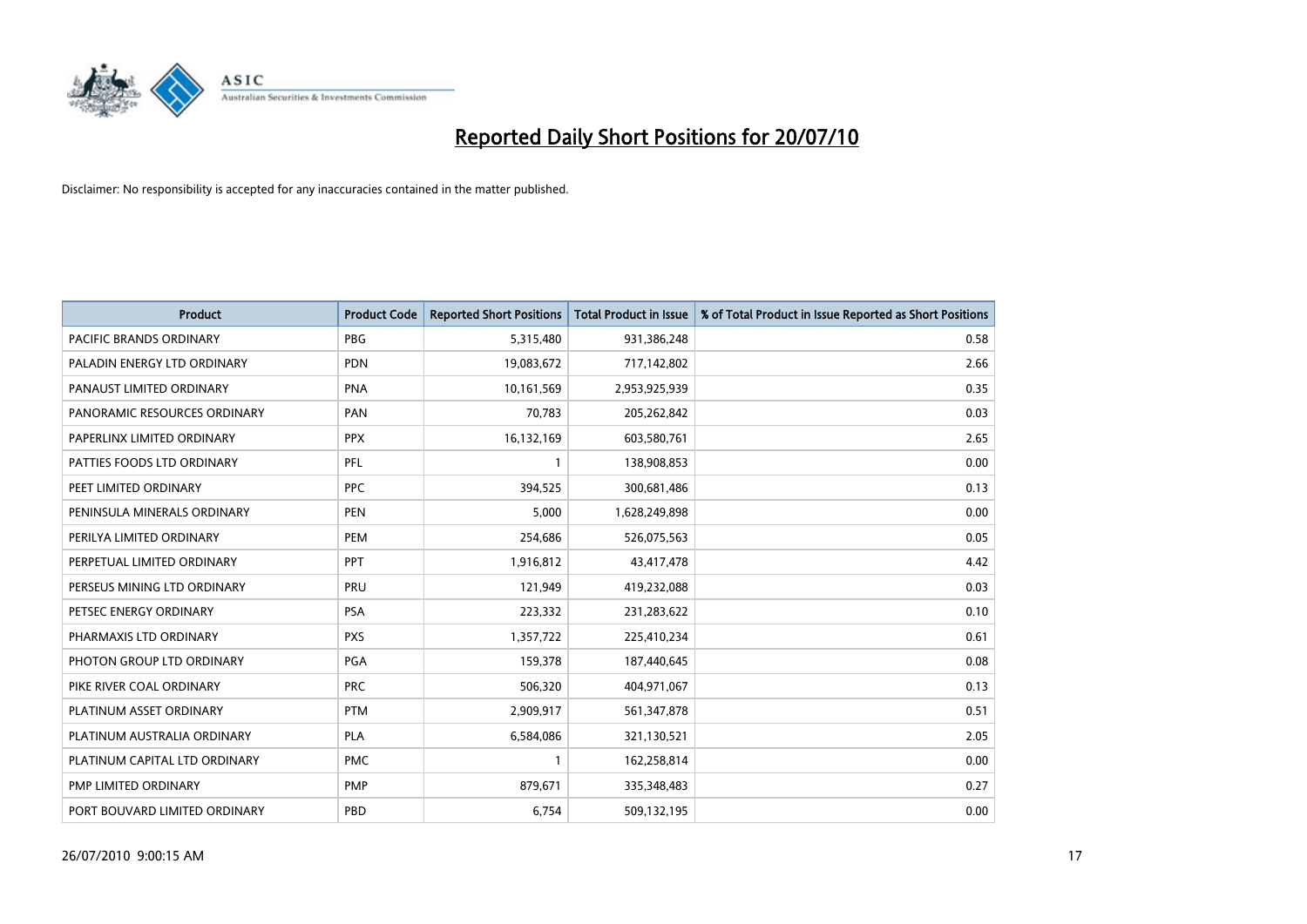

| <b>Product</b>                       | <b>Product Code</b> | <b>Reported Short Positions</b> | <b>Total Product in Issue</b> | % of Total Product in Issue Reported as Short Positions |
|--------------------------------------|---------------------|---------------------------------|-------------------------------|---------------------------------------------------------|
| PREMIER INVESTMENTS ORDINARY         | <b>PMV</b>          | 94,867                          | 155,030,045                   | 0.05                                                    |
| PRIMARY HEALTH CARE ORDINARY         | <b>PRY</b>          | 5,587,726                       | 491,428,342                   | 1.13                                                    |
| PRIME INFR GROUP. STAPLED SECURITIES | PIH                 | 1,358,514                       | 351,776,795                   | 0.38                                                    |
| PRIME MEDIA GRP LTD ORDINARY         | <b>PRT</b>          | 850,002                         | 366,330,303                   | 0.23                                                    |
| PRIMEAG AUSTRALIA ORDINARY           | PAG                 | 358,226                         | 150,569,976                   | 0.23                                                    |
| PROGEN PHARMACEUTIC ORDINARY         | PGL                 | 151,596                         | 24,709,097                    | 0.61                                                    |
| PROGRAMMED ORDINARY                  | PRG                 | 285,793                         | 118,169,908                   | 0.24                                                    |
| <b>PSIVIDA CORP CDI 1:1</b>          | <b>PVA</b>          | 6.878                           | 7,849,757                     | 0.09                                                    |
| <b>QANTAS AIRWAYS ORDINARY</b>       | QAN                 | 2,049,891                       | 2,265,123,620                 | 0.09                                                    |
| OBE INSURANCE GROUP ORDINARY         | OBE                 | 13,216,922                      | 1,035,064,820                 | 1.27                                                    |
| RAMSAY HEALTH CARE ORDINARY          | <b>RHC</b>          | 2,089,743                       | 202,081,252                   | 1.05                                                    |
| RANGE RESOURCES LTD ORDINARY         | <b>RRS</b>          | 1,100,000                       | 1,052,019,983                 | 0.10                                                    |
| <b>RCR TOMLINSON ORDINARY</b>        | <b>RCR</b>          | 68,067                          | 131,860,172                   | 0.05                                                    |
| <b>REA GROUP ORDINARY</b>            | <b>REA</b>          | 17,942                          | 128,439,366                   | 0.01                                                    |
| <b>RED FORK ENERGY ORDINARY</b>      | <b>RFE</b>          | 7,696                           | 139,535,000                   | 0.01                                                    |
| <b>REDFLEX HOLDINGS ORDINARY</b>     | <b>RDF</b>          | 26,803                          | 110,010,757                   | 0.02                                                    |
| REED RESOURCES LTD ORDINARY          | <b>RDR</b>          | 268,205                         | 177,271,768                   | 0.15                                                    |
| REGIS RESOURCES ORDINARY             | <b>RRL</b>          | 5,251                           | 401,284,125                   | 0.00                                                    |
| RESMED INC CDI 10:1                  | <b>RMD</b>          | 811,483                         | 772,670,160                   | 0.10                                                    |
| RESOLUTE MINING ORDINARY             | <b>RSG</b>          | 53,568                          | 392,586,434                   | 0.02                                                    |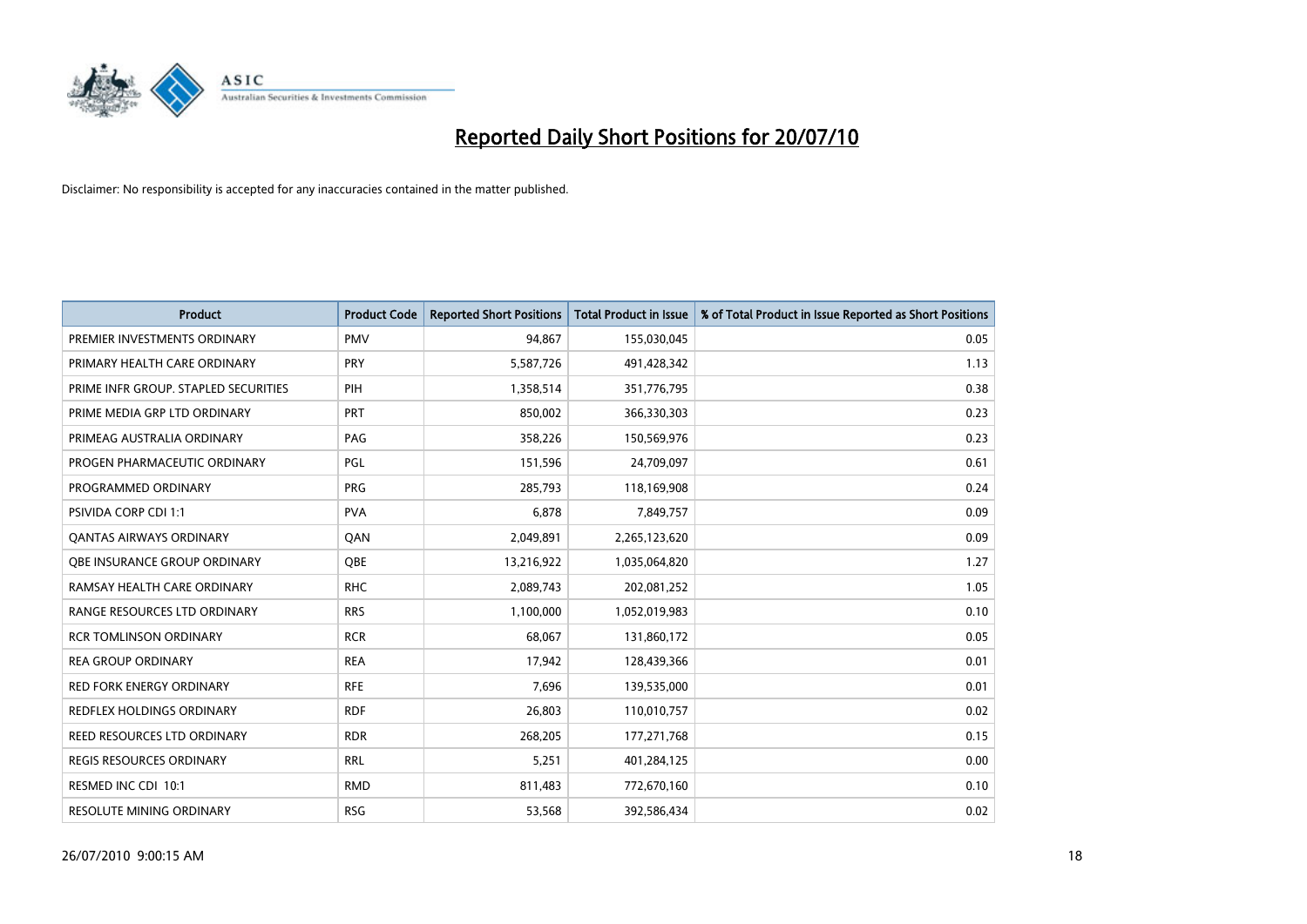

| <b>Product</b>                      | <b>Product Code</b> | <b>Reported Short Positions</b> | <b>Total Product in Issue</b> | % of Total Product in Issue Reported as Short Positions |
|-------------------------------------|---------------------|---------------------------------|-------------------------------|---------------------------------------------------------|
| <b>RESOURCE GENERATION ORDINARY</b> | <b>RES</b>          | 157,911                         | 164,412,477                   | 0.10                                                    |
| REVERSE CORP LIMITED ORDINARY       | <b>REF</b>          | 25,141                          | 92,382,175                    | 0.03                                                    |
| <b>RHG LIMITED ORDINARY</b>         | <b>RHG</b>          | 58.011                          | 317,910,688                   | 0.02                                                    |
| RIDLEY CORPORATION ORDINARY         | <b>RIC</b>          | 53,937                          | 307,817,071                   | 0.02                                                    |
| RIO TINTO LIMITED ORDINARY          | <b>RIO</b>          | 9,918,885                       | 606,831,240                   | 1.63                                                    |
| <b>RIVERCITY MOTORWAY STAPLED</b>   | <b>RCY</b>          | 3,701,430                       | 957,010,115                   | 0.38                                                    |
| RIVERSDALE MINING ORDINARY          | <b>RIV</b>          | 512,396                         | 200,118,524                   | 0.24                                                    |
| ROC OIL COMPANY ORDINARY            | <b>ROC</b>          | 1,144,508                       | 713,154,560                   | 0.17                                                    |
| SAI GLOBAL LIMITED ORDINARY         | SAI                 | 22,977                          | 159,602,639                   | 0.01                                                    |
| SALMAT LIMITED ORDINARY             | <b>SLM</b>          | 90,061                          | 159,131,983                   | 0.05                                                    |
| SANDFIRE RESOURCES ORDINARY         | <b>SFR</b>          | 69,408                          | 131,084,760                   | 0.05                                                    |
| <b>SANTOS LTD ORDINARY</b>          | <b>STO</b>          | 3,920,068                       | 832,561,323                   | 0.46                                                    |
| SEDGMAN LIMITED ORDINARY            | <b>SDM</b>          | 156,580                         | 205,986,681                   | 0.07                                                    |
| SEEK LIMITED ORDINARY               | <b>SEK</b>          | 4,197,438                       | 336,584,488                   | 1.24                                                    |
| SENETAS CORPORATION ORDINARY        | <b>SEN</b>          | 756,999                         | 461,522,263                   | 0.16                                                    |
| SERVCORP LIMITED ORDINARY           | SRV                 | 538,787                         | 98,440,807                    | 0.54                                                    |
| SERVICE STREAM ORDINARY             | <b>SSM</b>          | 344,663                         | 283,418,867                   | 0.12                                                    |
| SEVEN GROUP HOLDINGS ORDINARY       | <b>SVW</b>          | 100,264                         | 305,410,281                   | 0.03                                                    |
| SIGMA PHARMACEUTICAL ORDINARY       | <b>SIP</b>          | 7,580,196                       | 1,178,626,572                 | 0.64                                                    |
| SILEX SYSTEMS ORDINARY              | <b>SLX</b>          | 126,742                         | 149,296,747                   | 0.08                                                    |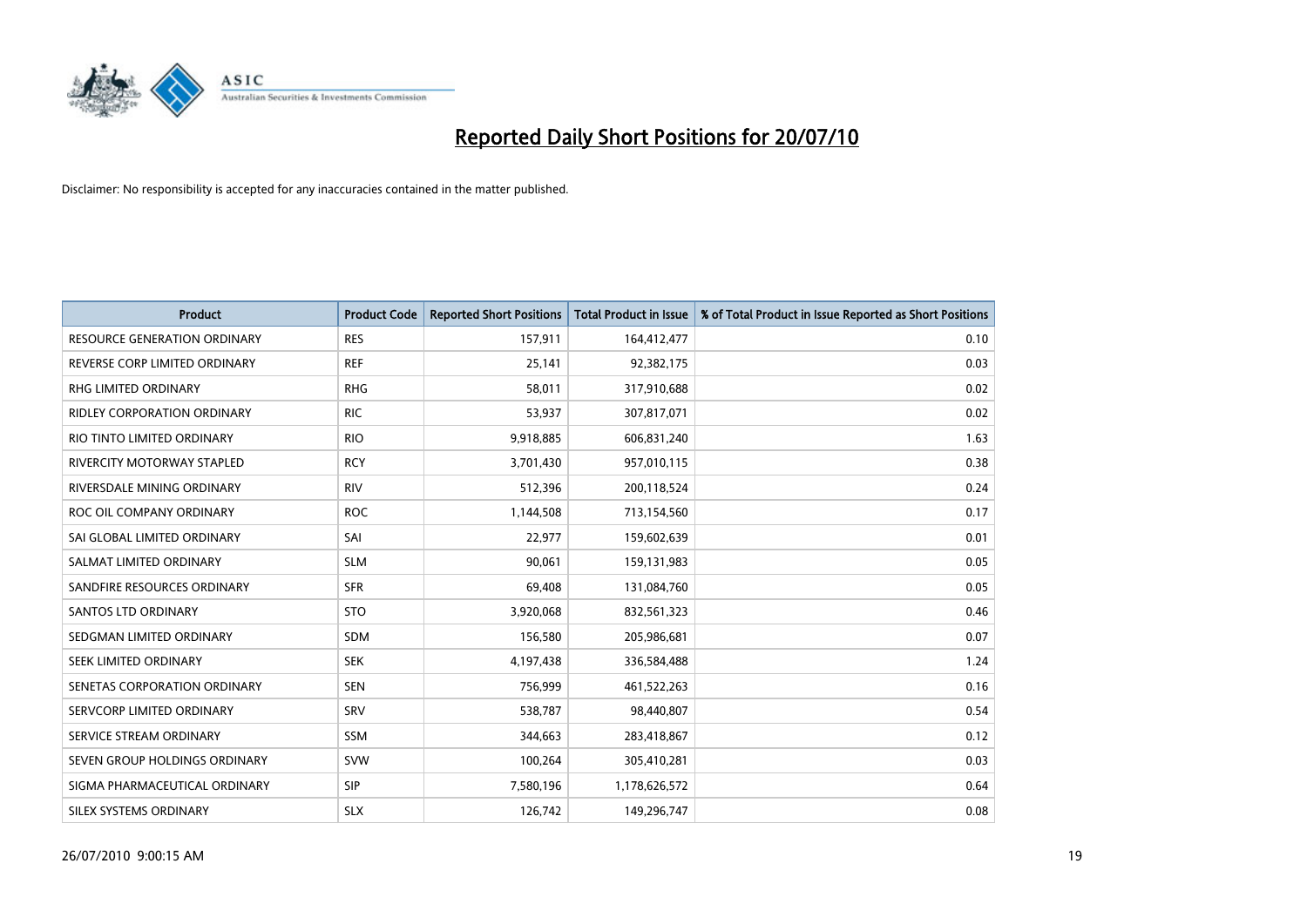

| <b>Product</b>                           | <b>Product Code</b> | <b>Reported Short Positions</b> | <b>Total Product in Issue</b> | % of Total Product in Issue Reported as Short Positions |
|------------------------------------------|---------------------|---------------------------------|-------------------------------|---------------------------------------------------------|
| SILVER LAKE RESOURCE ORDINARY            | <b>SLR</b>          | 127,168                         | 178,757,838                   | 0.07                                                    |
| SIMS METAL MGMT LTD ORDINARY             | SGM                 | 1,550,982                       | 203,891,295                   | 0.75                                                    |
| SINGAPORE TELECOMM. CHESS DEPOSITARY INT | SGT                 | 4,453,916                       | 440,346,022                   | 1.02                                                    |
| SKILLED GROUP LTD ORDINARY               | <b>SKE</b>          | 201,043                         | 190,738,408                   | 0.10                                                    |
| SKY CITY ENTERTAIN, ORDINARY             | <b>SKC</b>          | 7,092,872                       | 575,114,687                   | 1.23                                                    |
| <b>SKY NETWORK ORDINARY</b>              | <b>SKT</b>          | 648.650                         | 389,139,785                   | 0.17                                                    |
| SMS MANAGEMENT, ORDINARY                 | <b>SMX</b>          | 17,803                          | 66,781,500                    | 0.03                                                    |
| SONIC HEALTHCARE ORDINARY                | <b>SHL</b>          | 1,939,827                       | 388,429,875                   | 0.50                                                    |
| SP AUSNET STAPLED SECURITIES             | SPN                 | 636,316                         | 2,748,353,504                 | 0.02                                                    |
| SPARK INFRASTRUCTURE STAPLED SECURITIES  | SKI                 | 1,197,059                       | 1,031,911,394                 | 0.11                                                    |
| SPDR 200 FUND ETF UNITS                  | <b>STW</b>          | 18,758                          | 57,528,081                    | 0.04                                                    |
| SPECIALTY FASHION ORDINARY               | <b>SFH</b>          | 1,625,029                       | 190,964,693                   | 0.86                                                    |
| SPHERE MINERALS LTD ORDINARY             | <b>SPH</b>          | 75,000                          | 171,348,151                   | 0.04                                                    |
| SPOTLESS GROUP LTD ORDINARY              | SPT                 | 25,130                          | 259,309,656                   | 0.01                                                    |
| ST BARBARA LIMITED ORDINARY              | <b>SBM</b>          | 36,113,356                      | 1,953,168,407                 | 1.86                                                    |
| STAGING CONNECTIONS ORDINARY             | <b>STG</b>          | 2,917,189                       | 783,175,134                   | 0.37                                                    |
| STH AMERICAN COR LTD ORDINARY            | SAY                 | 9,200                           | 206,832,027                   | 0.00                                                    |
| STHN CROSS MEDIA ORDINARY                | <b>SXL</b>          | 162,322                         | 378,827,750                   | 0.04                                                    |
| STOCKLAND UNITS/ORD STAPLED              | SGP                 | 855,379                         | 2,383,036,717                 | 0.03                                                    |
| STRAITS RESOURCES ORDINARY               | SRL                 | 6,013,666                       | 255,203,613                   | 2.35                                                    |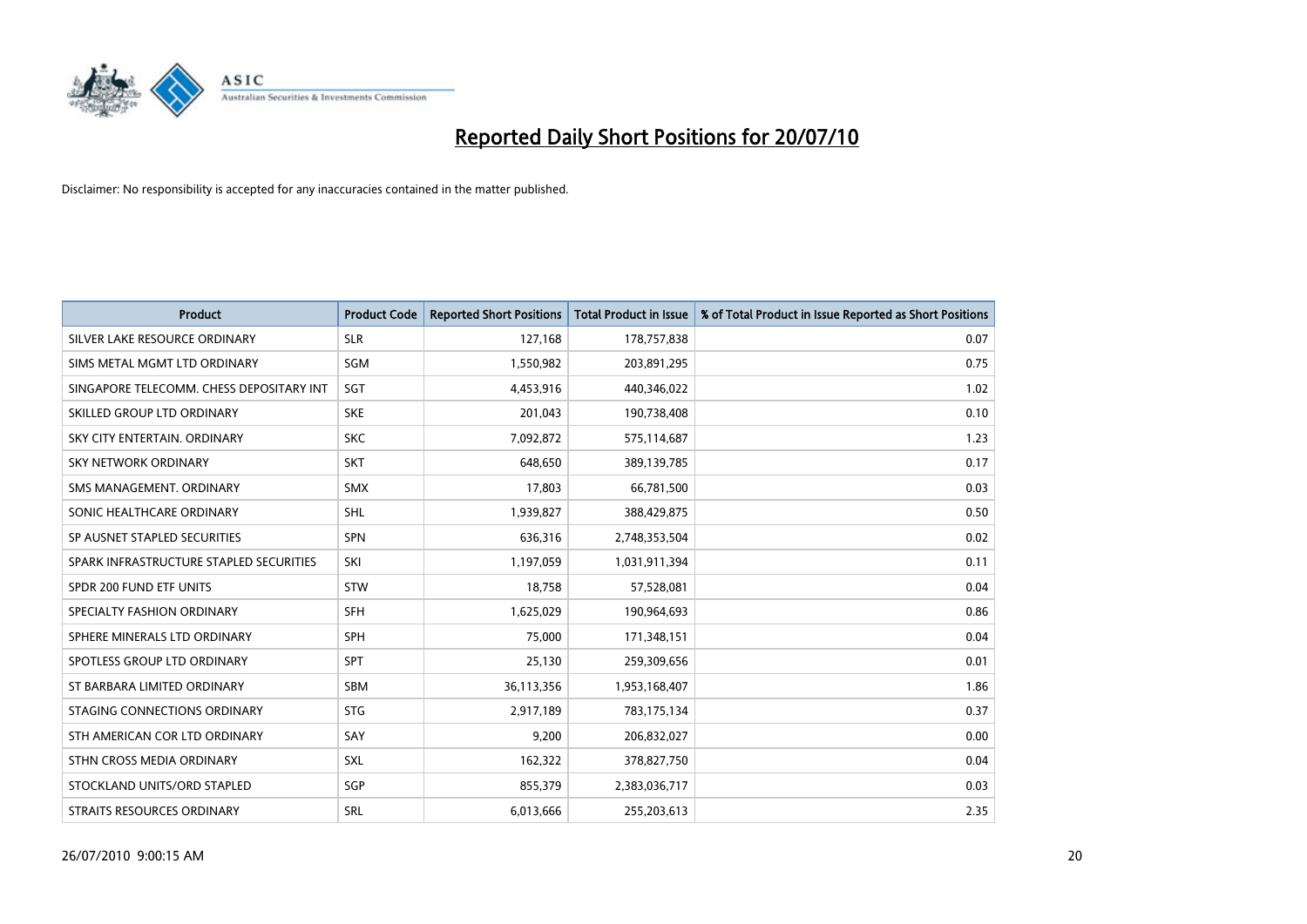

| <b>Product</b>                       | <b>Product Code</b> | <b>Reported Short Positions</b> | <b>Total Product in Issue</b> | % of Total Product in Issue Reported as Short Positions |
|--------------------------------------|---------------------|---------------------------------|-------------------------------|---------------------------------------------------------|
| <b>STW COMMUNICATIONS ORDINARY</b>   | SGN                 | 83,436                          | 364,310,964                   | 0.02                                                    |
| SUNCORP-METWAY, ORDINARY             | <b>SUN</b>          | 7,095,211                       | 1,281,390,524                 | 0.54                                                    |
| SUNDANCE RESOURCES ORDINARY          | <b>SDL</b>          | 13,542,832                      | 2,709,995,932                 | 0.49                                                    |
| SUNLAND GROUP LTD ORDINARY           | <b>SDG</b>          | 73,703                          | 251,107,692                   | 0.03                                                    |
| SWICK MINING ORDINARY                | <b>SWK</b>          | 1,548                           | 236,724,970                   | 0.00                                                    |
| SYMEX HOLDINGS ORDINARY              | SYM                 | 6,633                           | 125,037,628                   | 0.01                                                    |
| <b>TABCORP HOLDINGS LTD ORDINARY</b> | <b>TAH</b>          | 2,640,213                       | 612,625,759                   | 0.43                                                    |
| <b>TALENT2 INTERNATION ORDINARY</b>  | <b>TWO</b>          | $\overline{7}$                  | 140,567,607                   | 0.00                                                    |
| TAP OIL LIMITED ORDINARY             | <b>TAP</b>          | 7,823                           | 156,485,921                   | 0.00                                                    |
| TASSAL GROUP LIMITED ORDINARY        | <b>TGR</b>          | 3,336,647                       | 144,197,882                   | 2.31                                                    |
| <b>TATTS GROUP LTD ORDINARY</b>      | <b>TTS</b>          | 3,959,208                       | 1,281,937,479                 | 0.30                                                    |
| <b>TECHNOLOGY ONE ORDINARY</b>       | <b>TNE</b>          | 579                             | 300,303,455                   | 0.00                                                    |
| TELECOM CORPORATION ORDINARY         | <b>TEL</b>          | 39,662,254                      | 1,920,694,831                 | 2.07                                                    |
| TELSTRA CORPORATION, ORDINARY        | <b>TLS</b>          | 61,285,568                      | 12,443,074,357                | 0.50                                                    |
| TEN NETWORK HOLDINGS ORDINARY        | <b>TEN</b>          | 2,078,267                       | 1,045,236,720                 | 0.20                                                    |
| TFS CORPORATION LTD ORDINARY         | <b>TFC</b>          | 69,729                          | 227,360,909                   | 0.03                                                    |
| THE REJECT SHOP ORDINARY             | <b>TRS</b>          | 12,891                          | 26,033,570                    | 0.04                                                    |
| THOR MINING PLC CHESS DEPOSITARY     | <b>THR</b>          | 2,307                           | 133,236,757                   | 0.00                                                    |
| THORN GROUP LIMITED ORDINARY         | <b>TGA</b>          | 2,360                           | 129,441,655                   | 0.00                                                    |
| TIMBERCORP LIMITED ORDINARY          | <b>TIM</b>          | 1,251,682                       | 352,071,429                   | 0.35                                                    |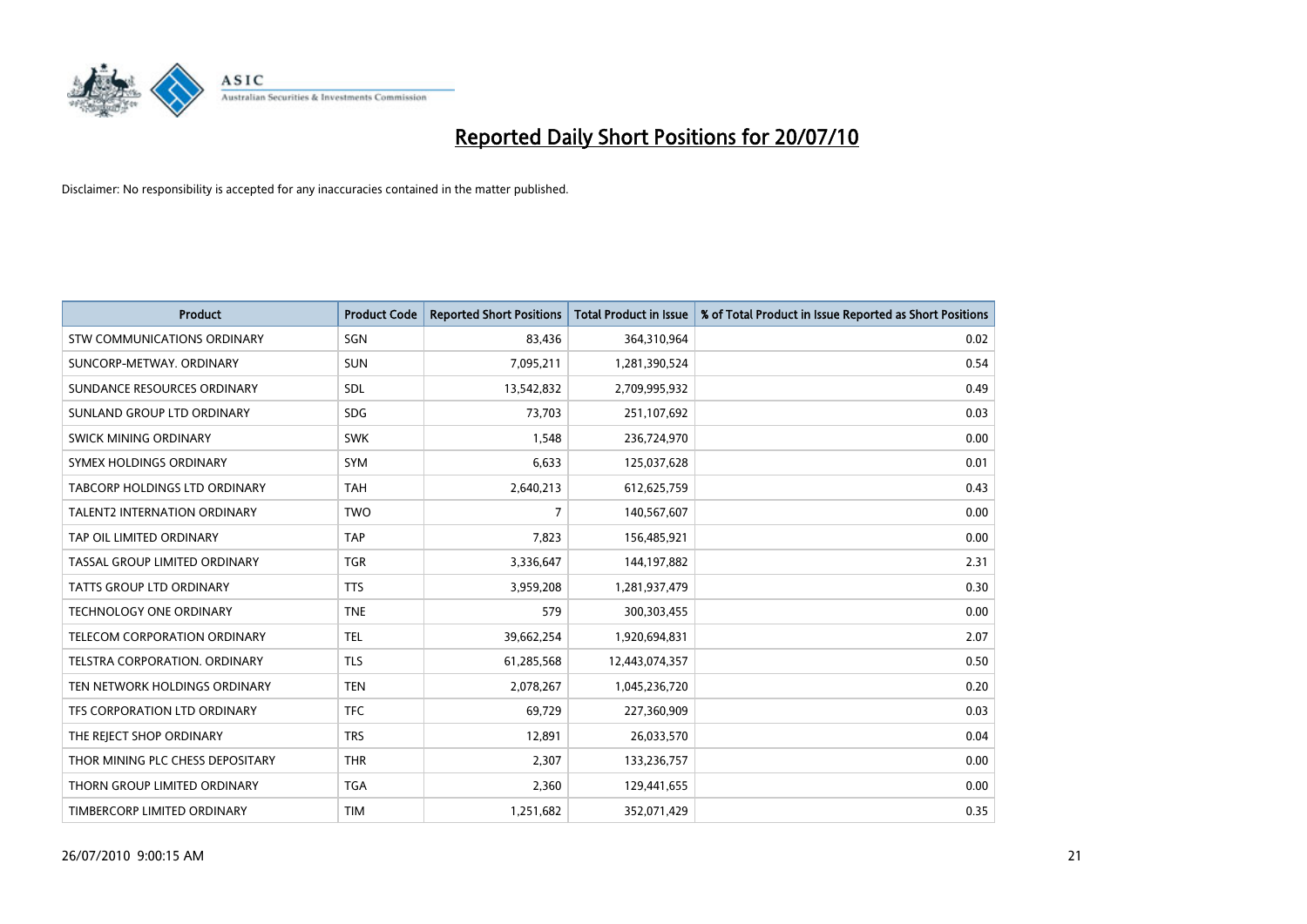

| <b>Product</b>                            | <b>Product Code</b> | <b>Reported Short Positions</b> | <b>Total Product in Issue</b> | % of Total Product in Issue Reported as Short Positions |
|-------------------------------------------|---------------------|---------------------------------|-------------------------------|---------------------------------------------------------|
| <b>TISHMAN SPEYER UNITS</b>               | <b>TSO</b>          | 69,046                          | 338,440,904                   | 0.01                                                    |
| TNG LIMITED ORDINARY                      | <b>TNG</b>          | 4,321                           | 258,055,076                   | 0.00                                                    |
| TOLL HOLDINGS LTD ORDINARY                | <b>TOL</b>          | 6,321,549                       | 702,867,609                   | 0.88                                                    |
| TORO ENERGY LIMITED ORDINARY              | <b>TOE</b>          | 35,404                          | 964,936,676                   | 0.00                                                    |
| <b>TOWER AUSTRALIA ORDINARY</b>           | <b>TAL</b>          | 3,456,039                       | 415,928,881                   | 0.83                                                    |
| <b>TOWER LIMITED ORDINARY</b>             | <b>TWR</b>          | 689,519                         | 260,631,787                   | 0.26                                                    |
| TOX FREE SOLUTIONS ORDINARY               | <b>TOX</b>          | 86,408                          | 91,661,500                    | 0.09                                                    |
| TPG TELECOM LIMITED ORDINARY              | <b>TPM</b>          | 258,920                         | 767,849,104                   | 0.03                                                    |
| TRANSFIELD SERV INFR STAPLED SECURITIES   | <b>TSI</b>          | 365,913                         | 432,184,488                   | 0.08                                                    |
| <b>TRANSFIELD SERVICES ORDINARY</b>       | <b>TSE</b>          | 12,264                          | 414,278,904                   | 0.00                                                    |
| TRANSPACIFIC INDUST. ORDINARY             | <b>TPI</b>          | 9,564,325                       | 960,638,735                   | 0.97                                                    |
| TRANSURBAN GROUP TRIPLE STAPLED SEC.      | <b>TCL</b>          | 5,835,835                       | 1,414,667,986                 | 0.39                                                    |
| TRINITY GROUP STAPLED SECURITIES          | <b>TCQ</b>          | 3,419                           | 231,701,539                   | 0.00                                                    |
| TROY RESOURCES NL ORDINARY                | <b>TRY</b>          | 373,256                         | 87,474,323                    | 0.43                                                    |
| UGL LIMITED ORDINARY                      | UGL                 | 3,493,062                       | 165,928,705                   | 2.08                                                    |
| UNILIFE CORPORATION CDI 6:1               | <b>UNS</b>          | 56,073                          | 237,885,984                   | 0.02                                                    |
| UXC LIMITED ORDINARY                      | <b>UXC</b>          | 1,037,064                       | 295,623,019                   | 0.35                                                    |
| VALAD PROPERTY GROUP STAPLED US PROHIBIT. | <b>VPG</b>          | 4,339,830                       | 2,287,682,926                 | 0.19                                                    |
| <b>VDM GROUP LIMITED ORDINARY</b>         | <b>VMG</b>          | 11,116                          | 195,613,088                   | 0.01                                                    |
| <b>VENTURE MINERALS ORDINARY</b>          | <b>VMS</b>          | 6,500                           | 168,046,667                   | 0.00                                                    |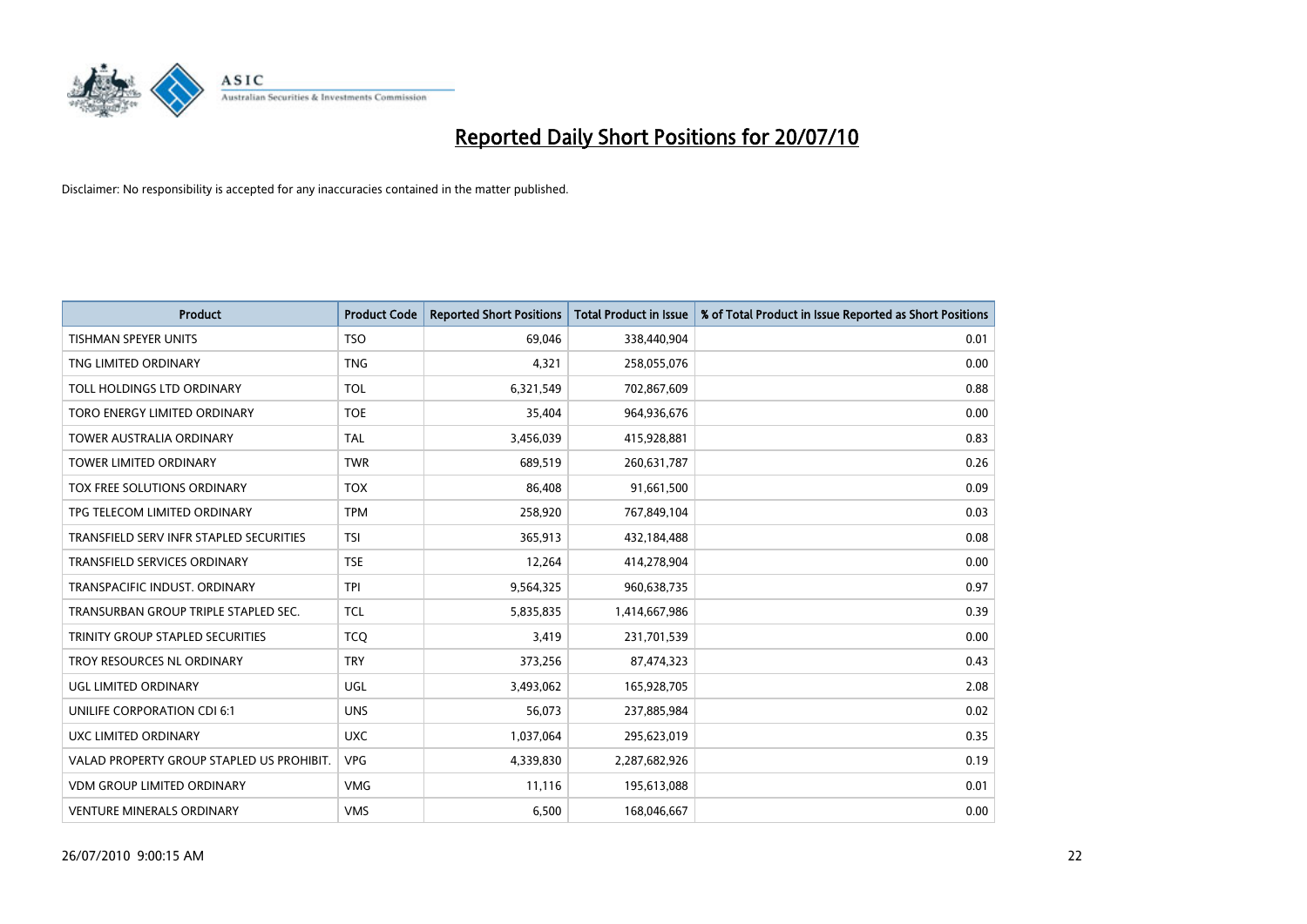

| <b>Product</b>                            | <b>Product Code</b> | <b>Reported Short Positions</b> | <b>Total Product in Issue</b> | % of Total Product in Issue Reported as Short Positions |
|-------------------------------------------|---------------------|---------------------------------|-------------------------------|---------------------------------------------------------|
| <b>VILLAGE ROADSHOW LTD ORDINARY</b>      | <b>VRL</b>          | 500,682                         | 114,217,649                   | 0.44                                                    |
| VILLAGE ROADSHOW LTD 'A' CLASS PREFERENCE | <b>VRLPA</b>        | 19,557                          | 52,235,451                    | 0.04                                                    |
| <b>VIRGIN BLUE HOLDINGS ORDINARY</b>      | <b>VBA</b>          | 13,994,393                      | 2,209,126,568                 | 0.63                                                    |
| VISION GROUP HLDGS ORDINARY               | <b>VGH</b>          | 78,000                          | 72,671,765                    | 0.11                                                    |
| <b>VITA GROUP LTD ORDINARY</b>            | <b>VTG</b>          | 75,190                          | 141,247,800                   | 0.05                                                    |
| VITERRA INC CDI 1:1                       | <b>VTA</b>          | 1,145                           | 68,629,939                    | 0.00                                                    |
| <b>WAREHOUSE GROUP ORDINARY</b>           | <b>WHS</b>          | 317,527                         | 311,195,868                   | 0.10                                                    |
| WATPAC LIMITED ORDINARY                   | <b>WTP</b>          | 40,678                          | 181,326,206                   | 0.02                                                    |
| <b>WDS LIMITED ORDINARY</b>               | <b>WDS</b>          | 56,533                          | 143,107,458                   | 0.04                                                    |
| WEBJET LIMITED ORDINARY                   | <b>WEB</b>          | 88,426                          | 76,861,278                    | 0.12                                                    |
| WESFARMERS LIMITED ORDINARY               | <b>WES</b>          | 14,768,837                      | 1,005,167,663                 | 1.46                                                    |
| WESFARMERS LIMITED PARTIALLY PROTECTED    | <b>WESN</b>         | 3,417,871                       | 151,904,499                   | 2.25                                                    |
| WEST AUSTRALIAN NEWS ORDINARY             | <b>WAN</b>          | 6,185,613                       | 216,011,546                   | 2.87                                                    |
| WESTERN AREAS NL ORDINARY                 | <b>WSA</b>          | 1,673,733                       | 179,735,899                   | 0.93                                                    |
| WESTERN DESERT RES. ORDINARY              | <b>WDR</b>          | 948                             | 134,511,656                   | 0.00                                                    |
| WESTFIELD GROUP ORD/UNIT STAPLED SEC      | <b>WDC</b>          | 12,980,598                      | 2,307,773,663                 | 0.57                                                    |
| WESTPAC BANKING CORP ORDINARY             | <b>WBC</b>          | 16, 167, 752                    | 2,989,043,746                 | 0.49                                                    |
| WHITE ENERGY COMPANY ORDINARY             | <b>WEC</b>          | 4,843,577                       | 236,766,184                   | 2.04                                                    |
| WHITEHAVEN COAL ORDINARY                  | <b>WHC</b>          | 1,113,563                       | 493,650,070                   | 0.23                                                    |
| WHK GROUP LIMITED ORDINARY                | <b>WHG</b>          | 135,600                         | 264,254,166                   | 0.05                                                    |